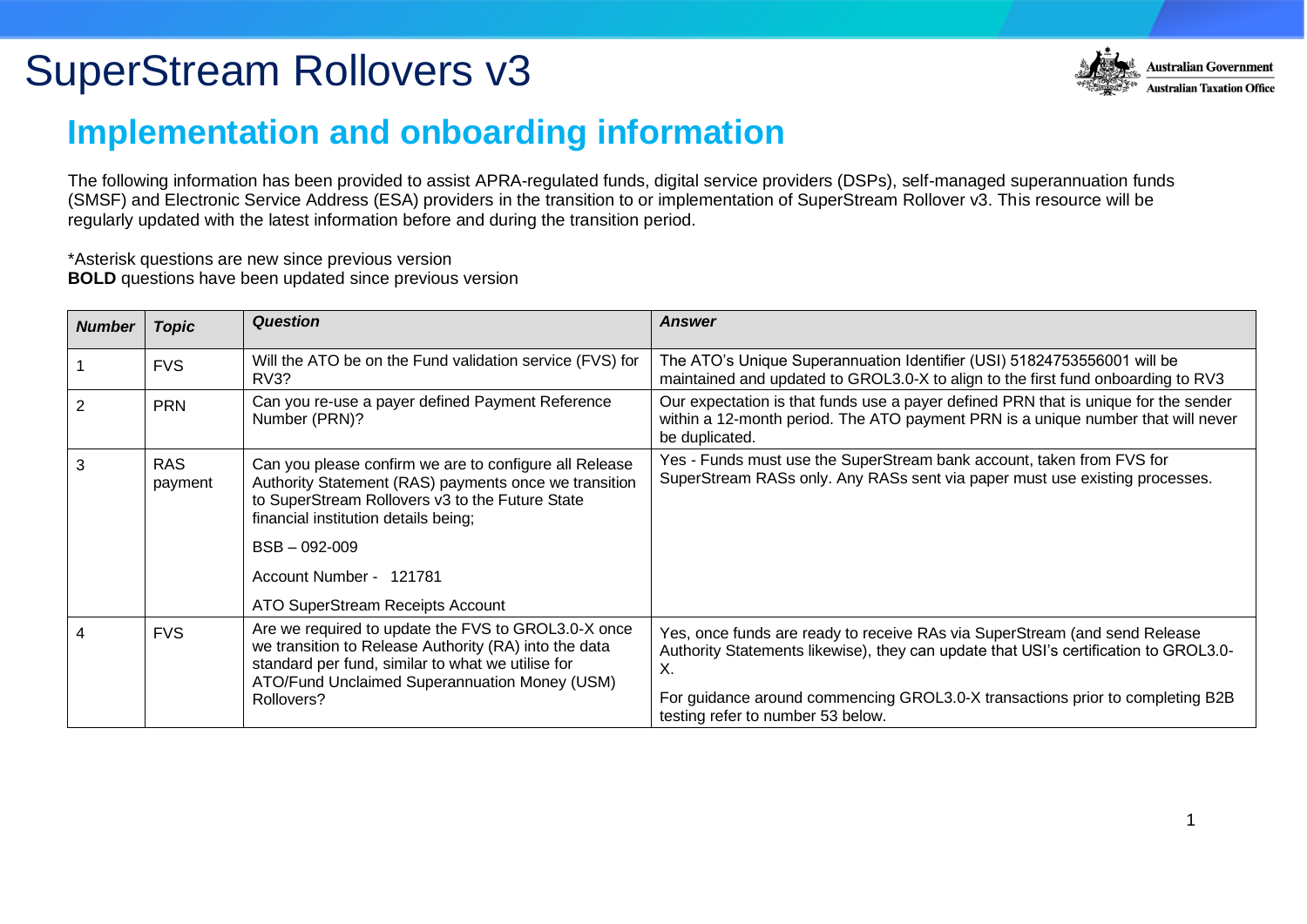

| <b>Number</b>  | <b>Topic</b>                        | <b>Question</b>                                                                                                                                                                                                | <b>Answer</b>                                                                                                                                                                                                                                                                                                                                                                                                                                                                                                                                                                                                                                                                                                       |
|----------------|-------------------------------------|----------------------------------------------------------------------------------------------------------------------------------------------------------------------------------------------------------------|---------------------------------------------------------------------------------------------------------------------------------------------------------------------------------------------------------------------------------------------------------------------------------------------------------------------------------------------------------------------------------------------------------------------------------------------------------------------------------------------------------------------------------------------------------------------------------------------------------------------------------------------------------------------------------------------------------------------|
| 5              | Death<br><b>Benefit</b><br>Rollover | What are the new codes and the business description<br>applicable for the new death benefit fields below?<br>❖ SuperannuationRollover.DeathBenefitType.Cod<br>SuperannuationRollover.DeathBenefitTax.Code<br>❖ | The values are as follows:<br>DeathBenefitType.Code: values 'A' for adult 'C' for Child<br>2.<br>DeathBenefitTax.Code: Values: 'P' and 'Q'.<br>Refer to Sect: 3.5.10 of the Rollover v3 User Guide for more information<br>If you would like to view the Rolloversv3 taxonomy where these images are sourced:<br>Visit https://www.taxonomy-collaboration.sbr.gov.au/yeti/resources/yeti-<br>$\bullet$<br>gwt/Yeti.jsp                                                                                                                                                                                                                                                                                              |
| 6              | <b>FVS</b>                          | Will Release Authorities be covered under GROL3.0-X<br>certification, and SMSF Rollovers & Death Benefit<br>Rollovers covered under ROLL3.0-X?                                                                 | Rollovers v3 and Release Authorities will be covered under GROL3.0-X, and all B2B<br>interactions will be covered under ROLL3.0-X.<br>The ATO will check if a fund has the GROL3.0-X certification before it will send a<br>Release Authority out using SuperStream, otherwise it will default to a paper release<br>authority. A fund could technically be ROLL3.0-X certified but not GROL3.0-X<br>certified (or vice versa) during the transition period.<br>Expectation is that all funds will be certified for both ROLL3.0-X and GROL3.0-X by<br>the end date of the transition period.<br>For guidance around commencing GROL3.0-X transactions prior to completing B2B<br>testing refer to number 53 below. |
| $\overline{7}$ | <b>USM</b>                          | Has the ATO added a new code on Rollover v3 to allow<br>funds to send money voluntarily to the ATO.                                                                                                            | The additional USM code V has been reserved for this purpose and to allow some<br>future proofing.                                                                                                                                                                                                                                                                                                                                                                                                                                                                                                                                                                                                                  |
| 8              | <b>SMSF</b><br>verification         | When will the SMSF Member Verification Service (MVS)<br>portal cease?                                                                                                                                          | The existing online MVS function will remain available to funds until COB<br>24 September 2021. From late July Online services for business log in page will<br>contain a link to take funds to the existing service. Further information is available on<br>ato.gov.au under Changes to the member verification service.                                                                                                                                                                                                                                                                                                                                                                                           |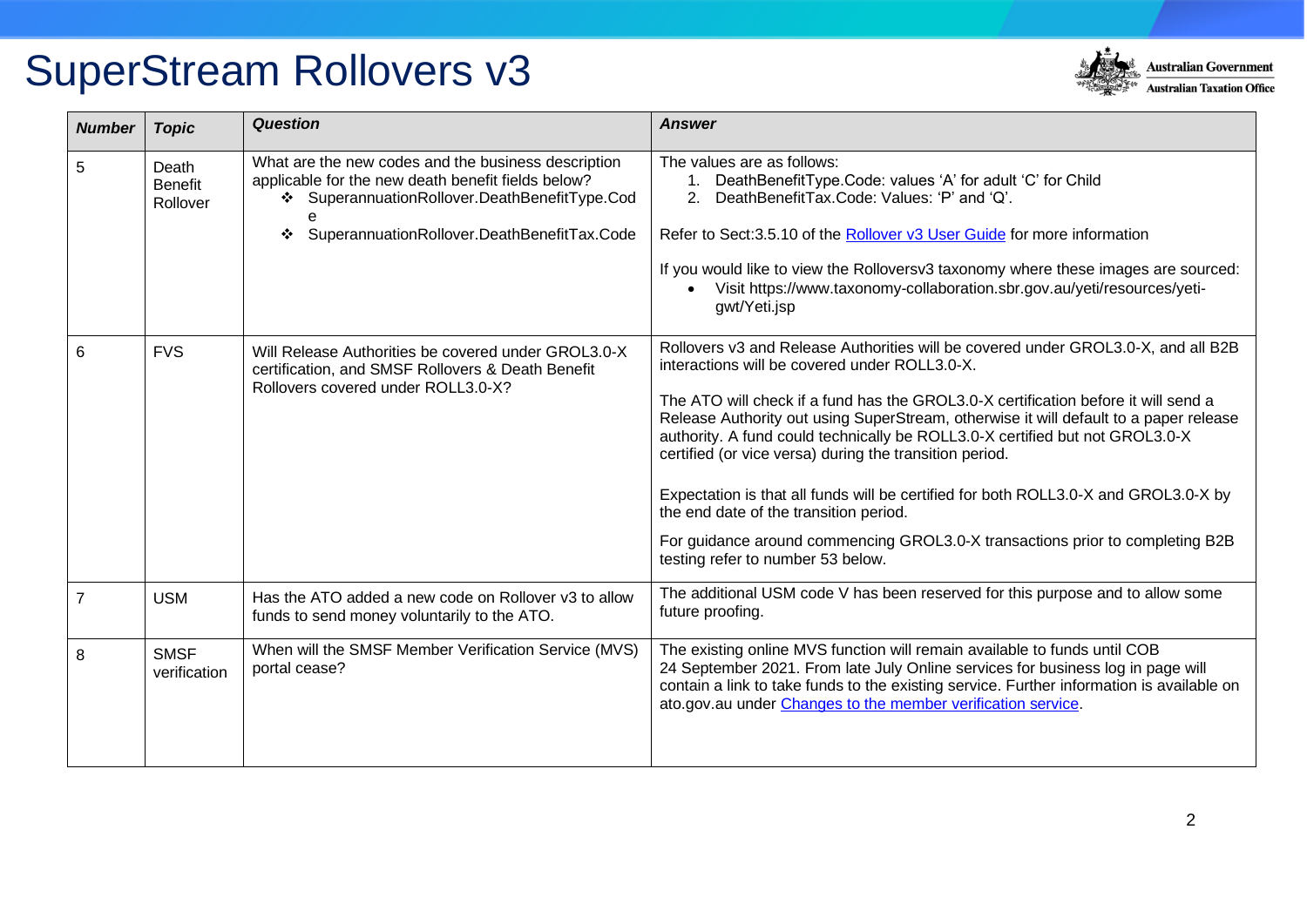

| <b>Number</b> | <b>Topic</b>          | <b>Question</b>                                                                                                                             | <b>Answer</b>                                                                                                                                                                                                                       |
|---------------|-----------------------|---------------------------------------------------------------------------------------------------------------------------------------------|-------------------------------------------------------------------------------------------------------------------------------------------------------------------------------------------------------------------------------------|
| 9             | <b>SVS</b>            | How quickly can industry expect a response from the<br>SVS?                                                                                 | Funds should expect to receive a response within a few seconds of calling the<br>service.                                                                                                                                           |
| 10            | <b>SMSF</b><br>Refund | If an APRA fund needs to refund a Rollover Transaction<br>Request (RTR) to a SMSF using the out of band                                     | The RTOR is not mandatory for this scenario but you can choose to use the RTOR<br>where you can source the information required for a rejection.                                                                                    |
|               |                       | process, does the APRA fund still need to process a<br>Rollover Transaction Outcome Response (RTOR) and                                     | You may choose to use the SVS at this point as well, however, as you are rejecting/<br>refunding this is not mandatory.                                                                                                             |
|               |                       | use SVS?                                                                                                                                    | If funds choose to use the SVS, note that a message will be sent to the member each<br>time the SVS is called.                                                                                                                      |
| 11            | <b>RAS</b>            | Are funds required to report the 'Mandatory'<br>SuperStream RAS Tax Component elements when<br>reported to the ATO by funds in Rollover v3? | We can confirm as these fields are mandatory within the message implementation<br>guide (MIG), they must be populated. As the ATO will not utilise this information, the<br>fields may either contain actual values or zero filled. |
| 12            | <b>FVS</b>            | How will versioning be managed during the transition<br>window when some funds are on Rollover v2 and some<br>funds are on Rollover v3?     | Both Rollover v2 and Rollover v3 supported during the transition period (see ATO<br>Rollover Version 3 Cutover Scenarios). APRA funds are expected to maintain their<br>certification values in the FVS (USI registration).         |
|               |                       |                                                                                                                                             | An SMSF certification value will be returned in the SVS response and we will provide<br>procedures to SMSF Gateways/DSPs that can be followed during the transition<br>period.                                                      |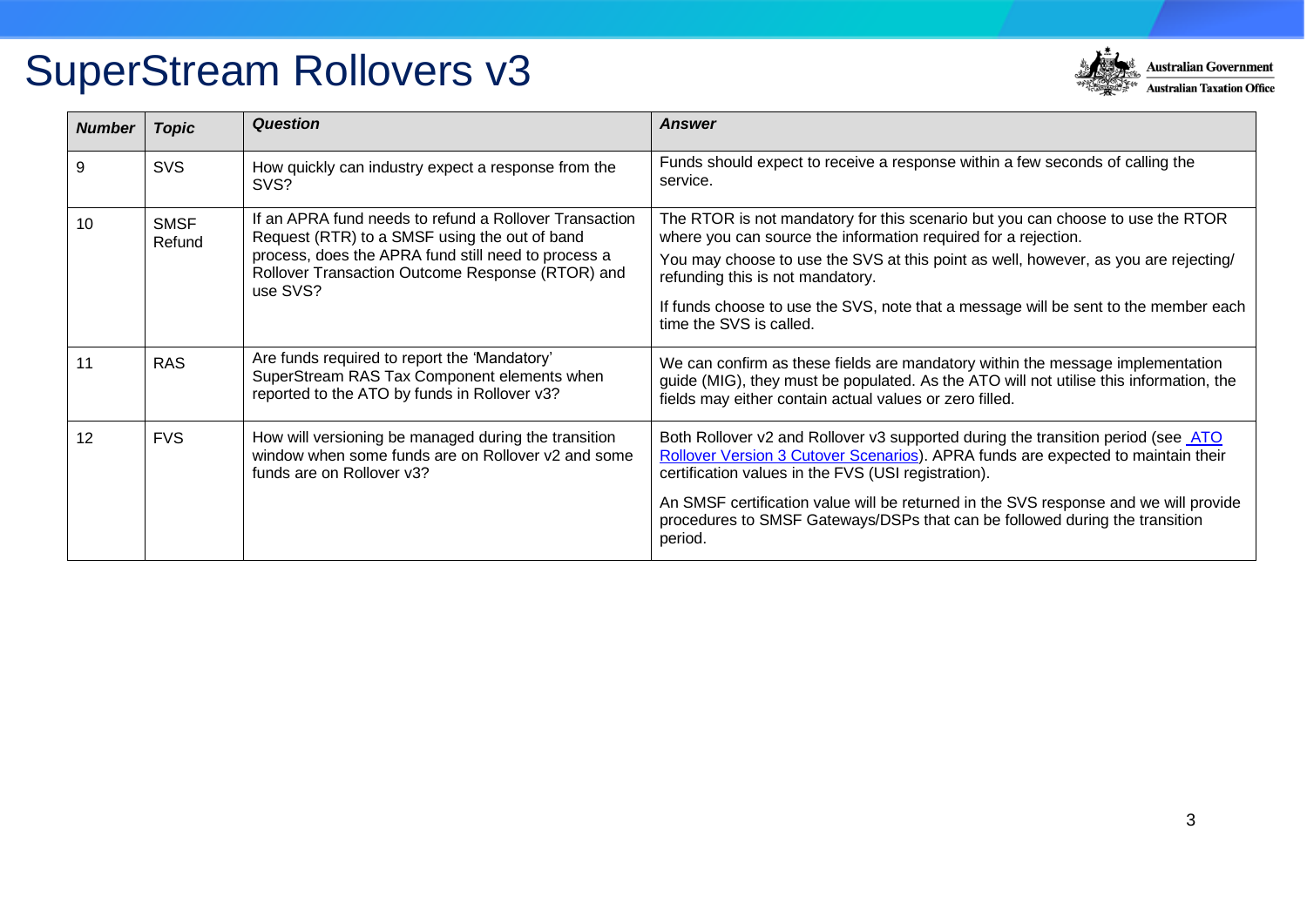

| <b>Number</b> | <b>Topic</b> | <b>Question</b>                                                                                         | <b>Answer</b>                                                                                                                                                                                                                                                                                                                                                                                                                                                                                                                                                                                              |
|---------------|--------------|---------------------------------------------------------------------------------------------------------|------------------------------------------------------------------------------------------------------------------------------------------------------------------------------------------------------------------------------------------------------------------------------------------------------------------------------------------------------------------------------------------------------------------------------------------------------------------------------------------------------------------------------------------------------------------------------------------------------------|
| 13            | <b>FVS</b>   | Will all funds be required to update their FVS<br>certifications to Rollover v3 at the compliance date? | Following the end of the transition period, industry (both funds and ATO) will<br>commence decommissioning Rollover v2 functionality. Once decommissioned, any<br>entity not certified for Rollover v3 will be unable to interact through SuperStream.<br>Amongst other interactions, this will necessarily prevent a non-Rollover v3 fund from<br>rolling monies in/out and complying with their unclaimed super money obligations.<br>It is the expectation that all funds required to interact in SuperStream will be Rollover<br>v3 certified by the end of the transition period - 30 September 2021. |
|               |              |                                                                                                         | Funds are reminded that they are required to update their USI certifications on the<br>FVS at least 10 business days prior to commencing Rv3 transactions in production as<br>per SIS Reg 3B.03.                                                                                                                                                                                                                                                                                                                                                                                                           |
|               |              |                                                                                                         | Where a fund has updated the FVS prior to completing their testing and later<br>determines at any stage that the effective date of their update is no longer applicable,<br>they will need to follow their current practices regarding making any changes.                                                                                                                                                                                                                                                                                                                                                 |
|               |              |                                                                                                         | While our preferred approach is that funds provide all of the required evidence that<br>testing is finalised prior to making an update to the FVS, this is a risk based decision<br>for each fund. For example, after 3 days of testing the fund may only have minor tests<br>remaining with a low risk of failure and may decide to update FVS at that point in<br>time.<br>It is up to each fund to ascertain the most appropriate approach to ensure they are<br>compliant with the law.                                                                                                                |
|               |              |                                                                                                         | For further information and guidance on the FVS please refer to the guidance<br>available on the ATO's website www.ato.gov.au<br>Fund Validation Service user guide.<br>$\bullet$<br><b>Fund Validation Service</b><br><b>Using Access Manager</b>                                                                                                                                                                                                                                                                                                                                                         |
| 14            | SVS          | Is the fund required to call the SVS before sending an<br>Initiate Rollover Request (IRR)?              | The purpose of the SVS is to allow transferring funds to meet their obligations under<br>6.33E of the Superannuation Industry (Supervisory) Regulations 1994 (SIS<br>Regulations). As such there is no obligation for a receiving fund to call this service<br>prior to issuing an IRR.<br>The terms and conditions however do permit such use, though noting:<br>the SMSF FIA details would be required for any such call (as these are<br>$\bullet$<br>mandatory fields)<br>this would trigger an alert to issue to the individual.                                                                      |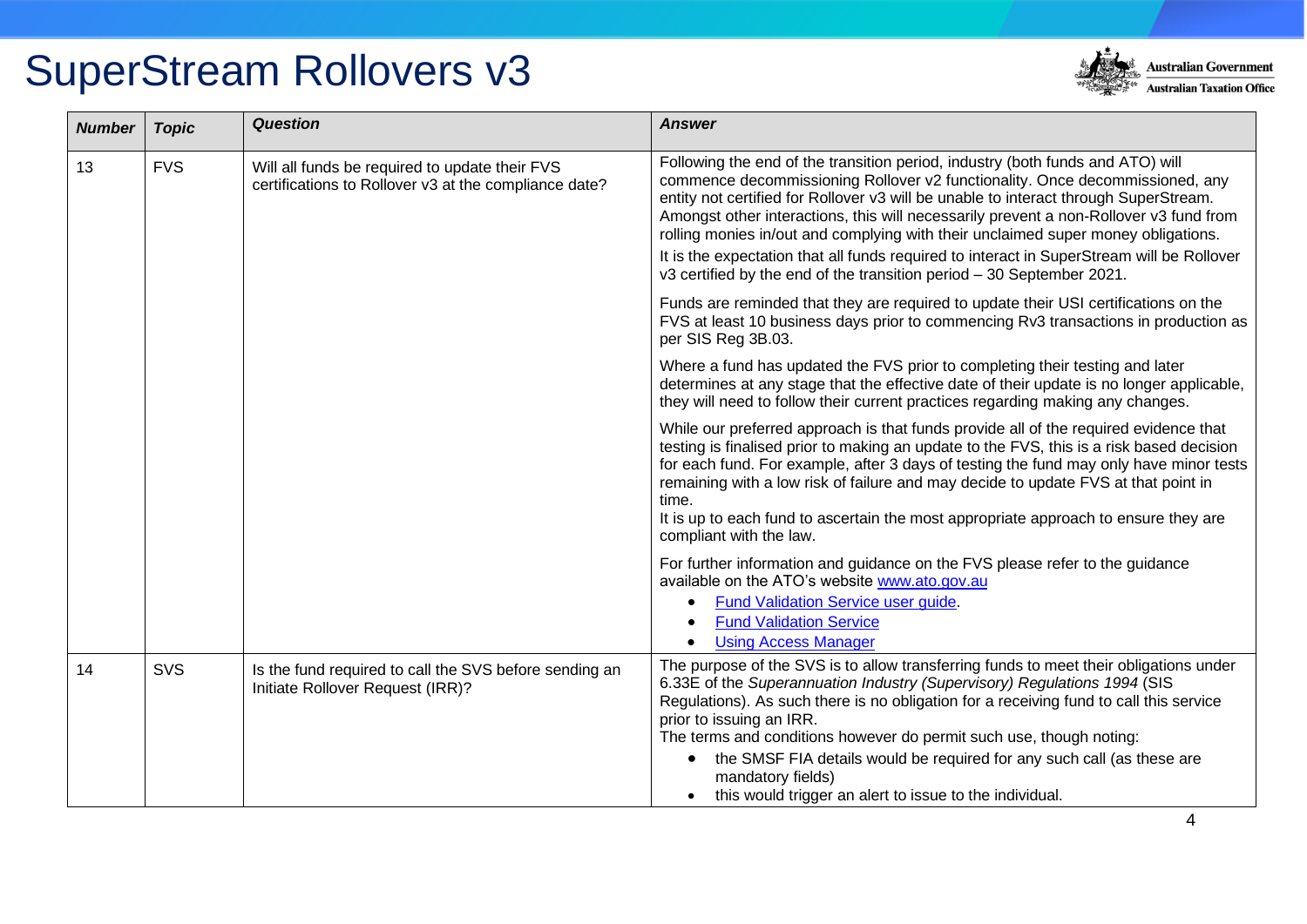

| <b>Number</b> | <b>Topic</b>                        | <b>Question</b>                                                                                                                                                                                                                                           | <b>Answer</b>                                                                                                                                                                                                                                                                                                                                                                                                                                                                                                                                                                                                                                                                                                                                                                                                                                                                                                                                                                                                                                                                                                                                                                                                                                                                              |
|---------------|-------------------------------------|-----------------------------------------------------------------------------------------------------------------------------------------------------------------------------------------------------------------------------------------------------------|--------------------------------------------------------------------------------------------------------------------------------------------------------------------------------------------------------------------------------------------------------------------------------------------------------------------------------------------------------------------------------------------------------------------------------------------------------------------------------------------------------------------------------------------------------------------------------------------------------------------------------------------------------------------------------------------------------------------------------------------------------------------------------------------------------------------------------------------------------------------------------------------------------------------------------------------------------------------------------------------------------------------------------------------------------------------------------------------------------------------------------------------------------------------------------------------------------------------------------------------------------------------------------------------|
| 15            | Death<br><b>Benefit</b><br>Rollover | Are death benefits rollovers included in RV3?                                                                                                                                                                                                             | Yes. Death Benefit Rollovers (DBR) paid to an adult recipient will be undertaken<br>within the Standard without the need for a Death Benefit Rollover statement.<br>DBRs to a child recipient will be managed through the Standard but also require a<br>Death Benefit Rollover Statement to be sent to the receiving fund.                                                                                                                                                                                                                                                                                                                                                                                                                                                                                                                                                                                                                                                                                                                                                                                                                                                                                                                                                                |
| 16            | Death<br><b>Benefit</b><br>Rollover | Is it a legislated requirement to validate the TFN of<br>the deceased beneficiary before rolling over?<br>If a fund can undertake a TFN validation on the<br>deceased beneficiary, does this contravene the<br>validation service's Terms and Conditions? | Regulations 6.33 to 6.38 of the SIS Regulations outline the obligation trustees must<br>undertake when their member makes a written request to rollover or transfer their<br>super benefits. These obligations include (among other things) the requirement for<br>the transferring fund trustees validate the TFN.<br>SIS Regulation 6.21(2A) and (2B) deal with cashing benefits after the member's<br>death, this is not considered a rollover at the member's request under regulation<br>6.33. Consequently, it is not a legislated requirement to validate the TFN of the<br>deceased beneficiary in this instance.<br>You have the discretion to use the applicable validation service (SuperTICK or<br>SMSFmemberTICK) for any beneficiary of your fund or a person who has an interest<br>in the fund. Therefore, you will not contravene services Terms and Conditions if you<br>choose to validate the beneficiary TFN in this circumstance.<br>Please note, the rules governing the payment of benefits under the SIS Regulations<br>are 'prescribed operating standards' under the Superannuation Industry (Supervision)<br>Act 1993 (SISA). As such it is the trustee of the fund that needs to be satisfied all<br>requirements are met before cashing a member's benefits. |
| 17            | Non-<br>complying<br>fund           | Are non-complying funds required to use RV3 to rollover<br>money to a fund                                                                                                                                                                                | Non-complying funds are excluded from the Standard and are required to continue to<br>report using the paper Rollover Benefits Statement only                                                                                                                                                                                                                                                                                                                                                                                                                                                                                                                                                                                                                                                                                                                                                                                                                                                                                                                                                                                                                                                                                                                                              |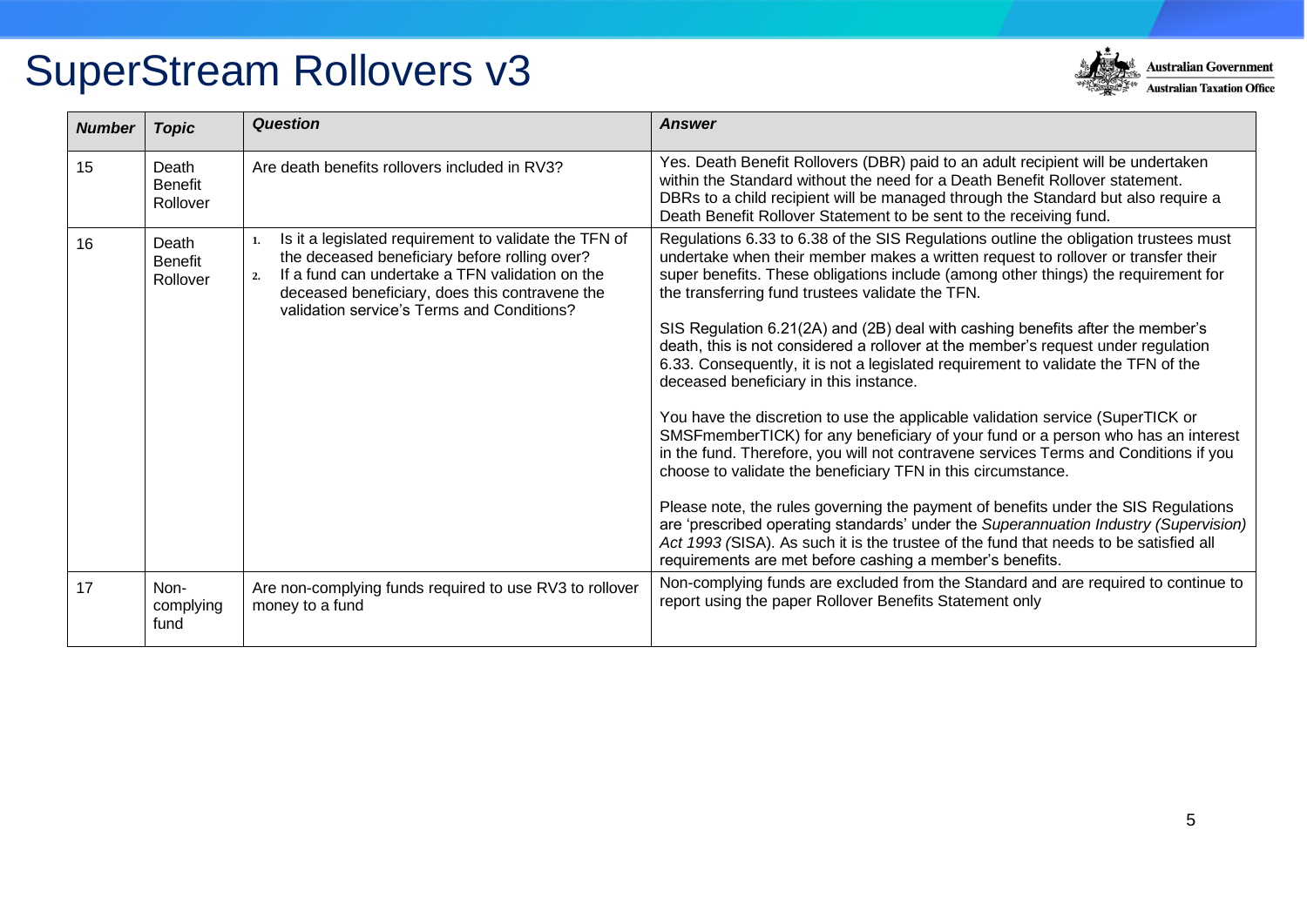

| <b>Number</b> | <b>Topic</b> | <b>Question</b>                                                                                                                                                                                       | <b>Answer</b>                                                                                                                                                                                                                                                                                                                                                                                                                                                                                                                                                                                                                                                                                                                                                                                                                                    |
|---------------|--------------|-------------------------------------------------------------------------------------------------------------------------------------------------------------------------------------------------------|--------------------------------------------------------------------------------------------------------------------------------------------------------------------------------------------------------------------------------------------------------------------------------------------------------------------------------------------------------------------------------------------------------------------------------------------------------------------------------------------------------------------------------------------------------------------------------------------------------------------------------------------------------------------------------------------------------------------------------------------------------------------------------------------------------------------------------------------------|
| 18            | <b>SVS</b>   | What certification value will be returned in the SVS<br>response where the ESA provider is not RV3 ready?<br>Will we breach our legislative obligations if we proceed<br>with the rollover via paper? | The SVS response will always contain the certification value of the ESA gateway<br>provider (where we are able to identify the provider). Values to be returned are:<br>ROLL3.0X GROL3.0X<br>ROLL3.0X<br>$\bullet$<br>GROL3.0X<br>Nil<br>$\bullet$<br>Where the provider's certification contains 'ROLL3.0X', funds can proceed with the<br>rollover via the SuperStream channel.<br>Where the provider's certification does not contain 'ROLL3.0X' (that is, only<br>'GROL3.0X' or 'Nil'):<br>during the transition period and prior to 1 October 2021 funds are able to proceed<br>with the rollover using their existing manual/paper process<br>from 1 October 2021, funds will be unable to proceed with the rollover and should<br>advise the member they are unable to complete the rollover because the ESA is<br>not SuperStream ready. |
| 19            | SVS          | In circumstances where a trustee is unable to<br>immediately process the rollover, how long is an SVS<br>call 'valid'.                                                                                | ATO expectation is that funds will call the SVS as close as possible to affecting a<br>rollover, and generally will do this only once for each event.<br>Where a fund has successfully verified the SMSF/member details, the legal obligation<br>under 6.33E of the SIS Regulations has been discharged, and there remains no legal<br>imperative to use the service again.<br>Trustees may call the SVS again, where they believe it is reasonable and appropriate<br>to do so. (Noting this would result in another alert to the individual.)                                                                                                                                                                                                                                                                                                  |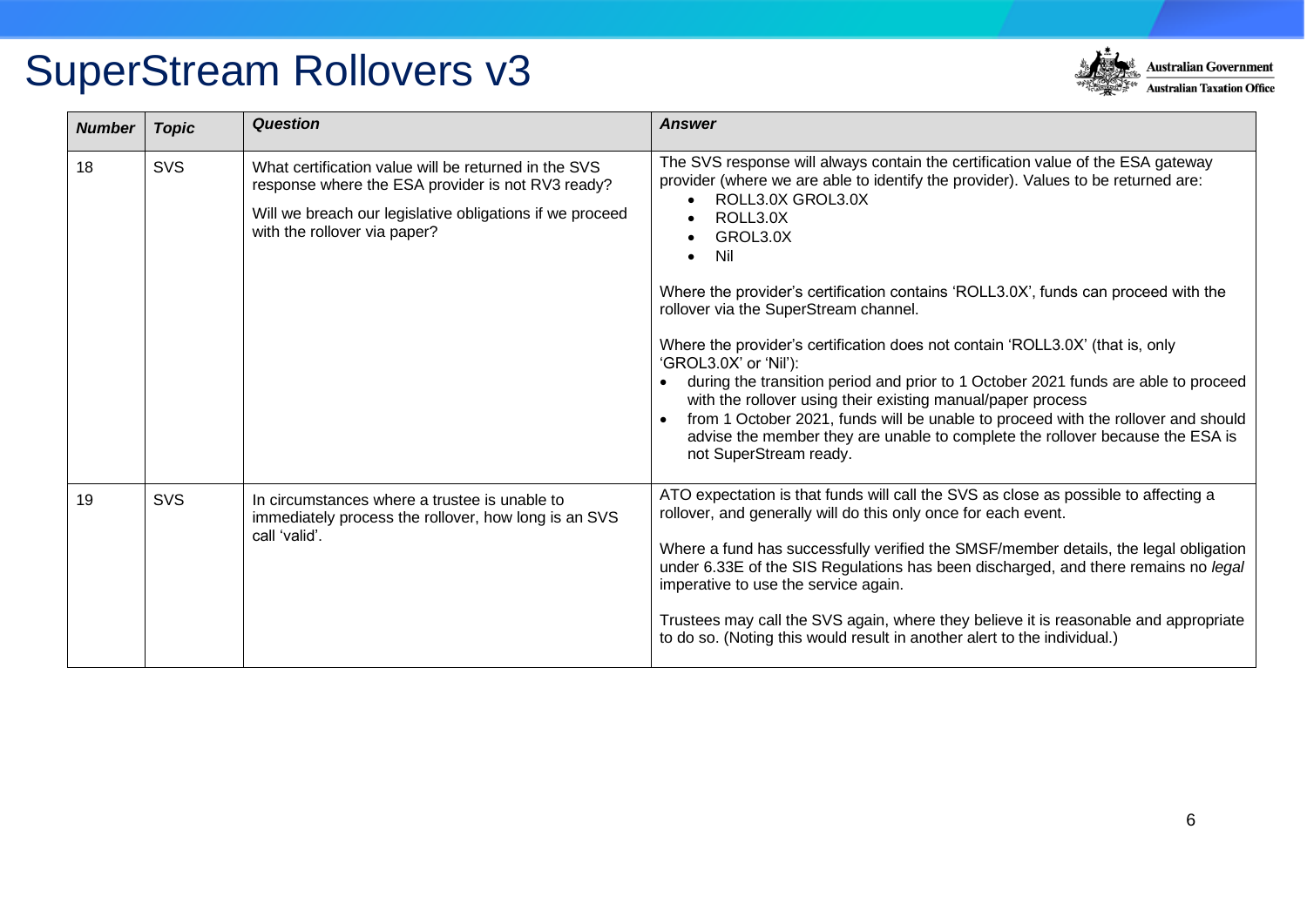

| <b>Number</b> | <b>Topic</b> | <b>Question</b>                                                                                                                                                            | <b>Answer</b>                                                                                                                                                                                                                                                                                                                                                                                                                                                                                                                                                                                                                                                                                                                                                                                                                                                                                                                                                                                                                                                                                |
|---------------|--------------|----------------------------------------------------------------------------------------------------------------------------------------------------------------------------|----------------------------------------------------------------------------------------------------------------------------------------------------------------------------------------------------------------------------------------------------------------------------------------------------------------------------------------------------------------------------------------------------------------------------------------------------------------------------------------------------------------------------------------------------------------------------------------------------------------------------------------------------------------------------------------------------------------------------------------------------------------------------------------------------------------------------------------------------------------------------------------------------------------------------------------------------------------------------------------------------------------------------------------------------------------------------------------------|
| 20            | <b>RASOR</b> | What is the applicable timeframe to correct the Release<br>Authority Statement (RAS) message when the fund has<br>received an error from the ATO via the RASOR<br>message? | Where the RAS message is rejected by the ATO (via the RASOR message) the<br>message (and therefore the RAS) has not been received - the fund has not met its<br>obligation under section 131-50 of the Taxation Administration Act 1953 (TAA).<br>Funds have 10 business days to provide the information required in the RAS<br>approved form message. If that message has been rejected, it has not been received<br>by the ATO and therefore has not been processed. Additionally, the message<br>containing the details prescribed under section 390-65 of the TAA has been rejected<br>the ATO would be unable to assign the payment associated with that message to the<br>applicable RA.<br>Consequently, the 10-day time frame to complete the requirement to pay the amount<br>under section 131-50 of the TAA remains and must be rectified as soon as<br>practicable to meet this requirement.<br>In practical terms this means you have met your obligation when you submit a<br>successful RAS. This will be confirmed by receipt of a successful RASOR message<br>from the ATO. |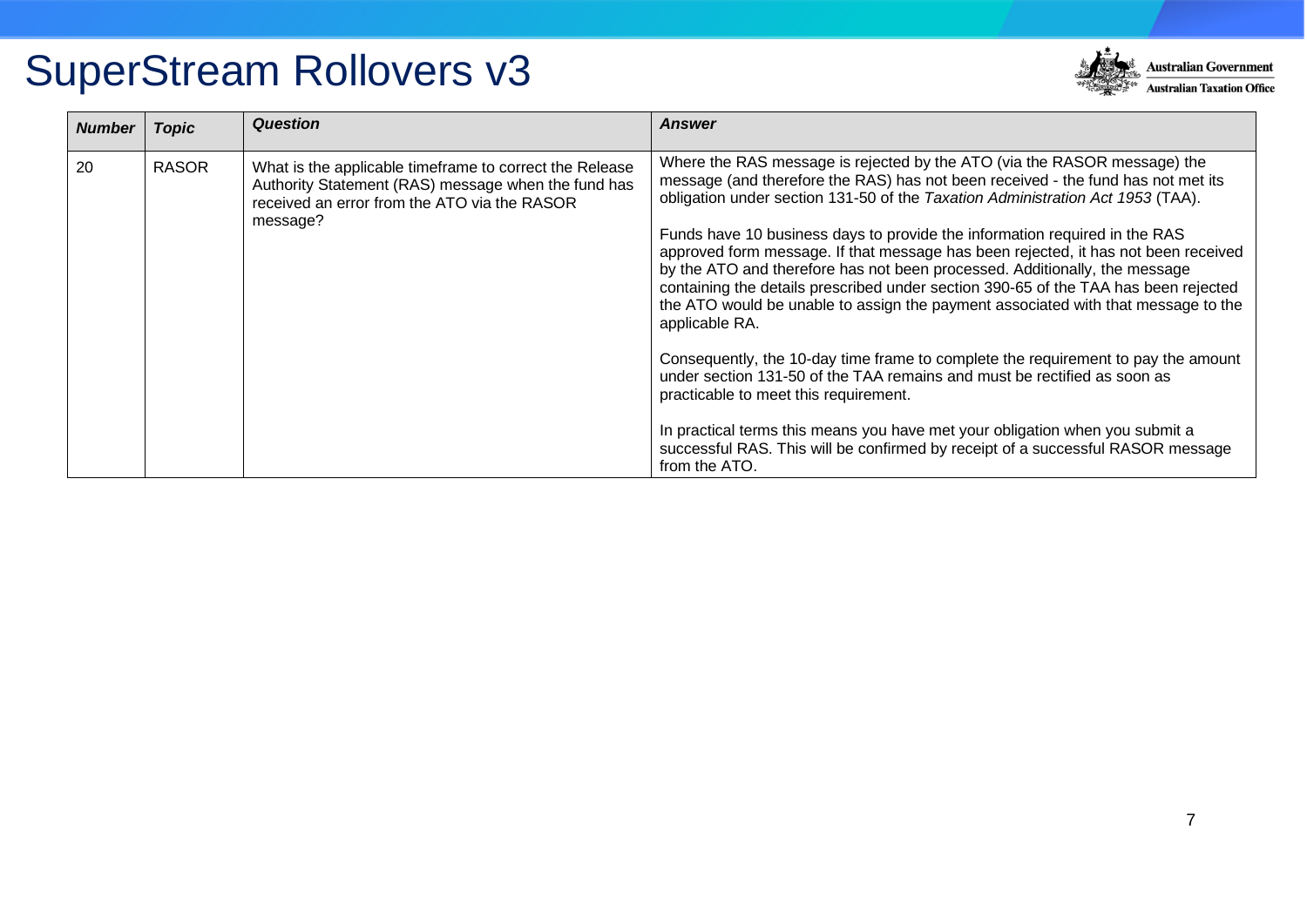

| <b>Number</b> | <b>Topic</b>           | <b>Question</b>                                                                                                                            | <b>Answer</b>                                                                                                                                                                                                                                                                                                                                                                                                                                                                                                                                                                                                                                                                                                                                                                                                                                                                                                                                                                                                                                                                                                                                                                                                                                                       |
|---------------|------------------------|--------------------------------------------------------------------------------------------------------------------------------------------|---------------------------------------------------------------------------------------------------------------------------------------------------------------------------------------------------------------------------------------------------------------------------------------------------------------------------------------------------------------------------------------------------------------------------------------------------------------------------------------------------------------------------------------------------------------------------------------------------------------------------------------------------------------------------------------------------------------------------------------------------------------------------------------------------------------------------------------------------------------------------------------------------------------------------------------------------------------------------------------------------------------------------------------------------------------------------------------------------------------------------------------------------------------------------------------------------------------------------------------------------------------------|
| 21            | Member<br>verification | What happens where a member refuses to provide a<br>TFN and as such the fund is not able to call the SVS or<br>the SMSFMemberTICK service? | Both the SMSFmemberTICK and SVS services will return an error where a<br>mandatory data element (e.g. the TFN) is not supplied.<br>In this situation the trustee of the transferring fund will not be able to validate the<br>member detail or the SMSF via an electronic service.<br>Where the transferring fund trustee does not hold the TFN, they may ask the member<br>for proof of identification information as outlined in regulation 6.33D of the SIS<br>Regulations. Where the member details they have match that of the individual<br>requesting the rollover, they can proceed with the request.<br>Similarly, where the transferring trustee is unable to verify the SMSF and member<br>information using the electronic service, SIS Regulation 6.33E requires trustees to<br>ask the Commissioner to verify or validate that information. This can be undertaken<br>through existing processes.<br>Once the transferring fund obligations under SIS Regulations 6.33D and 6.33E have<br>been met, the rollover must be undertaken electronically in SuperStream and, as<br>directed in the MIG, the Entity Identifier MUST be set to an identifier which will<br>uniquely identify the Super Fund Member within the instance document. For clarity, |
|               |                        |                                                                                                                                            | the absence of a TFN will not prevent a rollover in SuperStream.                                                                                                                                                                                                                                                                                                                                                                                                                                                                                                                                                                                                                                                                                                                                                                                                                                                                                                                                                                                                                                                                                                                                                                                                    |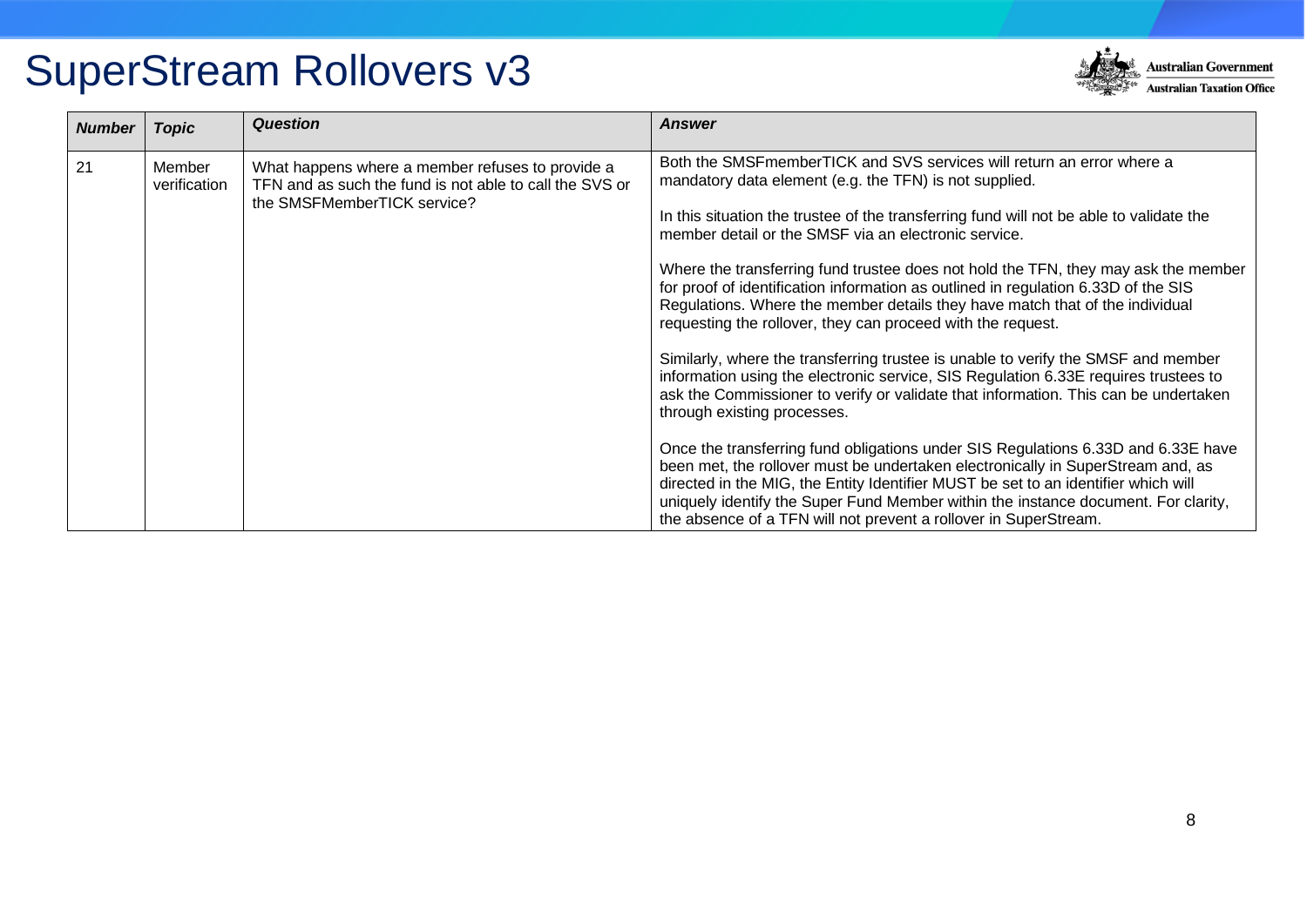

| <b>Number</b> | <b>Topic</b> | <b>Question</b>                                                                                                                         | <b>Answer</b>                                                                                                                                                                                                                                                                                                                                                                                                                                                                                                                                                                                                                                                                                                                                                                                                                                                                              |
|---------------|--------------|-----------------------------------------------------------------------------------------------------------------------------------------|--------------------------------------------------------------------------------------------------------------------------------------------------------------------------------------------------------------------------------------------------------------------------------------------------------------------------------------------------------------------------------------------------------------------------------------------------------------------------------------------------------------------------------------------------------------------------------------------------------------------------------------------------------------------------------------------------------------------------------------------------------------------------------------------------------------------------------------------------------------------------------------------|
| 22            | <b>USM</b>   | Why have the USM codes for the Member Status values<br>changed for the<br>UnclaimedSuperannuationMoneyReason.Code?                      | The itemised reasons previously required by the ATO will no longer be<br>necessary. For example, the use of the Initiate Rollover Request (IRR) for the<br>section 20C notice will now only require notification (IRER) if the transfer will not<br>occur.<br>The reason codes for rejecting a USM IRR where a fund cannot satisfy the s20C<br>notice will be:<br>GEN.GEN.22 - (no longer a member) will cover the previous codes A, T, D,<br>C, $F - in$ effect the member has gone. No reason code required.<br>GEN.RVRL.7 – (claim pending) will cover the other possible scenario (I) – in<br>effect the member is about to go. No reason code required.<br>NB - the context ID needs to be included.<br>The reason codes for inbound USM (RTR) are confirmed as (Refer to Sect: 3.5.4 of<br>the Rollover v3 User Guide):<br>$\mathsf{R}$<br>Temporary Resident (received s20C Notice) |
|               |              |                                                                                                                                         | Small lost member accounts (less than threshold and lost)<br>Q<br>P<br>Insoluble lost member accounts (insoluble and lost)                                                                                                                                                                                                                                                                                                                                                                                                                                                                                                                                                                                                                                                                                                                                                                 |
|               |              |                                                                                                                                         | Member reached eligible age<br>A                                                                                                                                                                                                                                                                                                                                                                                                                                                                                                                                                                                                                                                                                                                                                                                                                                                           |
|               |              |                                                                                                                                         | Non-member spouse<br>N                                                                                                                                                                                                                                                                                                                                                                                                                                                                                                                                                                                                                                                                                                                                                                                                                                                                     |
|               |              |                                                                                                                                         | Deceased member<br>D                                                                                                                                                                                                                                                                                                                                                                                                                                                                                                                                                                                                                                                                                                                                                                                                                                                                       |
|               |              |                                                                                                                                         | Inactive Low Balance Account (ILBA)<br>V<br>Trustee voluntary payments                                                                                                                                                                                                                                                                                                                                                                                                                                                                                                                                                                                                                                                                                                                                                                                                                     |
| 23            | SVS          | If the SVS is unavailable due to an event such as a<br>service outage are funds expected to request manual<br>verification of the SMSF? | The ATO Superannuation Dashboard provides a display of Superannuation services<br>performance and availability, which will include the SVS. You will also find a schedule<br>of planned system maintenance.                                                                                                                                                                                                                                                                                                                                                                                                                                                                                                                                                                                                                                                                                |
|               |              |                                                                                                                                         | In line with SuperTICK, where the SVS is down for an extended period (more than 3<br>business days), transferring fund trustees may choose to request manual verification<br>of the SMSF and member in accordance with current practices.                                                                                                                                                                                                                                                                                                                                                                                                                                                                                                                                                                                                                                                  |
|               |              |                                                                                                                                         | Manual verification should not be requested during periods of planned maintenance<br>undertaken on the SVS.                                                                                                                                                                                                                                                                                                                                                                                                                                                                                                                                                                                                                                                                                                                                                                                |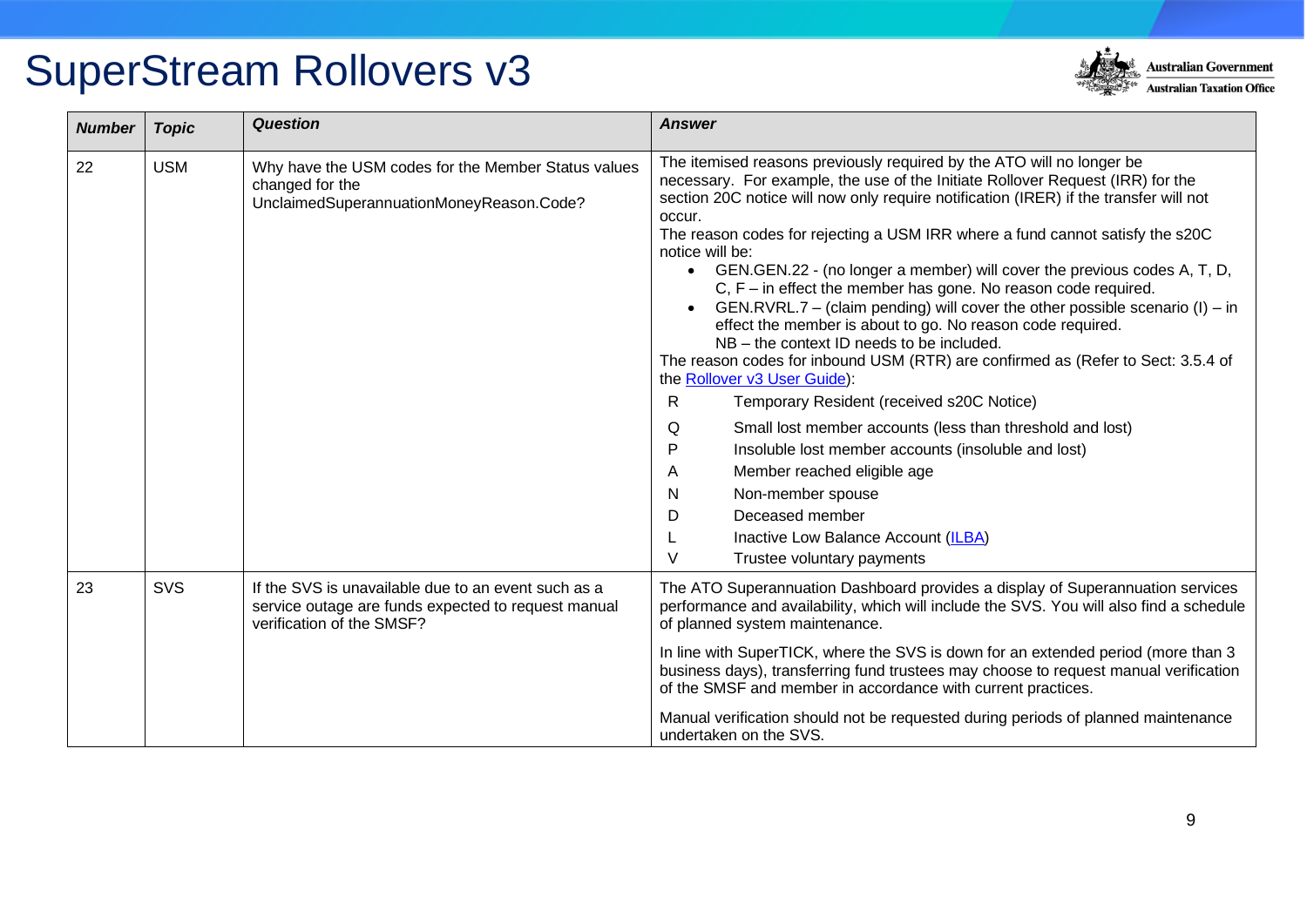

| <b>Number</b> | <b>Topic</b> | <b>Question</b>                                                                                                                                                  | <b>Answer</b>                                                                                                                                                                                                                                                                                |
|---------------|--------------|------------------------------------------------------------------------------------------------------------------------------------------------------------------|----------------------------------------------------------------------------------------------------------------------------------------------------------------------------------------------------------------------------------------------------------------------------------------------|
| 24            | SVS          | If the transferring fund calls the SVS and receives a 'not<br>verified' response is the trustee required to contact the<br>ATO to request a manual verification? | The SVS is the electronic service transferring funds utilise to verify or validate SMSF<br>details as required by regulation 6.33E of the SIS Regulations. Where we are unable<br>to verify the information in the SVS call, one of two 'not verified' responses will be<br>returned         |
|               |              |                                                                                                                                                                  | 1. CMN.ATO.SMSFVRFY.SMSFNOTVALID<br>2. CMN.ATO.SMSFVRFY.MEMNOTVALID                                                                                                                                                                                                                          |
|               |              |                                                                                                                                                                  | Refer to section 4.3 of the SVS Business Implementation Guide (SVS BIG) for a list<br>of 'not verified' causes.                                                                                                                                                                              |
|               |              |                                                                                                                                                                  | The 'not verified' responses will enable the transferring fund trustee to identify<br>whether we were unable to verify the SMSF's, or the SMSF member's details.                                                                                                                             |
|               |              |                                                                                                                                                                  | In these circumstances, the trustee does not have an obligation under 6.33E(3) of the<br>SIS Regulations to contact the Commissioner as you have received a response. Nor<br>will requesting a manual verification at this point alter the verification response.                            |
|               |              |                                                                                                                                                                  | If the transferring fund trustee chooses not to proceed with the rollover based on the<br>'not verified' response, our expectation is the receiving SMSF/ requesting member<br>(as appropriate) will be advised (as per the SVS BIG).                                                        |
| 25            | SVS          | When is a trustee required to request further information<br>from the Commissioner under regulation 6.33E(3) of the                                              | There is no requirement to contact the Commissioner where you use the service and<br>receive a 'not verified' response.                                                                                                                                                                      |
|               |              | SIS Regulations?                                                                                                                                                 | Where a trustee is unable to use the service to complete the verification check, for<br>example if the service is unavailable for an extended period or where the member<br>has not provided their TFN, the trustee will be required to ask the Commissioner to<br>validate the information. |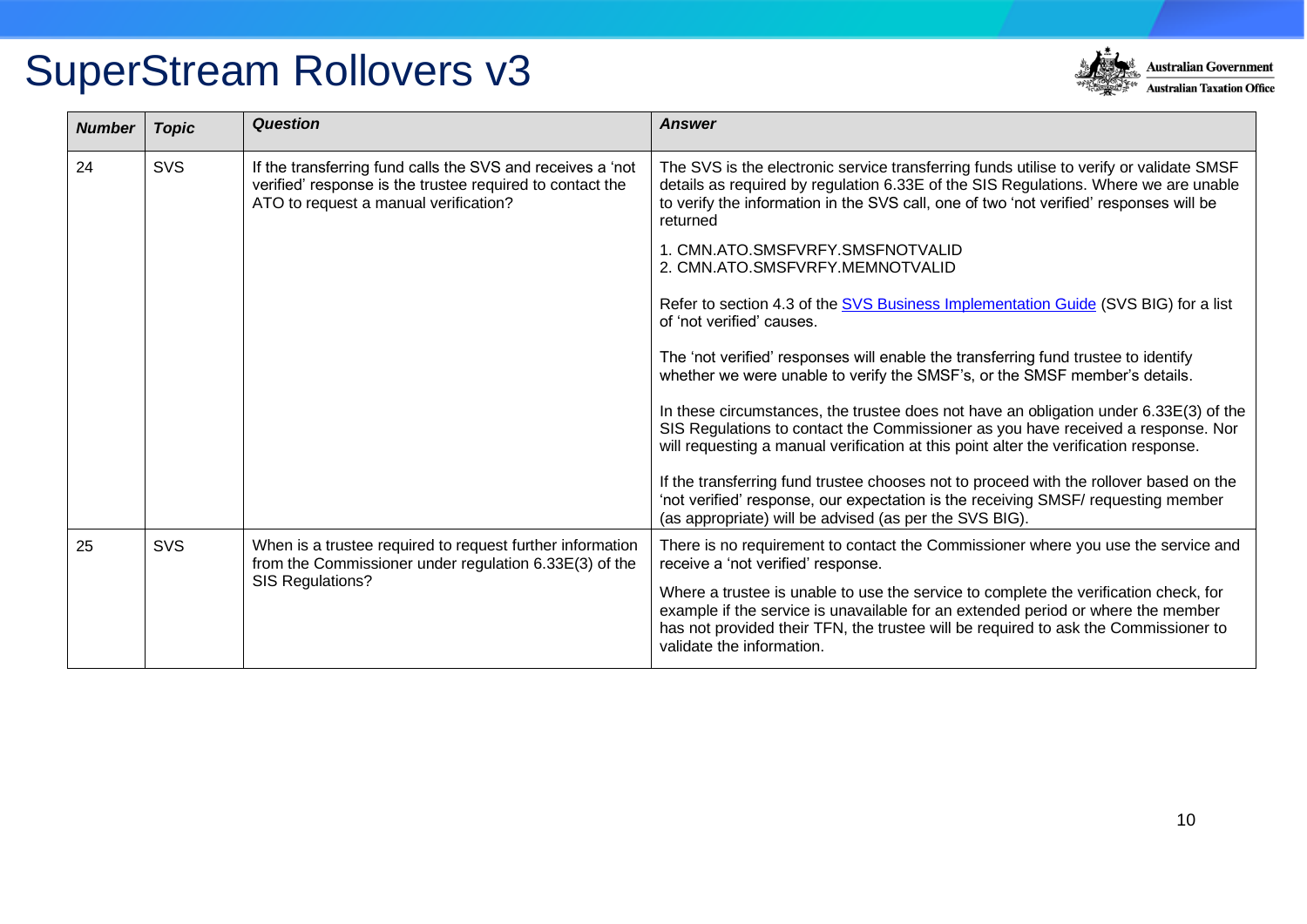

| <b>Number</b> | <b>Topic</b>                                                       | <b>Question</b>                                                                                                                                                                                  | <b>Answer</b>                                                                                                                                                                                                                                                                                                                                                                                                                                                                                                                                                                                                                                                                                                                                                                                                                                                                                                                                                                                                                                                |
|---------------|--------------------------------------------------------------------|--------------------------------------------------------------------------------------------------------------------------------------------------------------------------------------------------|--------------------------------------------------------------------------------------------------------------------------------------------------------------------------------------------------------------------------------------------------------------------------------------------------------------------------------------------------------------------------------------------------------------------------------------------------------------------------------------------------------------------------------------------------------------------------------------------------------------------------------------------------------------------------------------------------------------------------------------------------------------------------------------------------------------------------------------------------------------------------------------------------------------------------------------------------------------------------------------------------------------------------------------------------------------|
| 26            | Approved<br>form                                                   | Are Funds required to use the ATO's approved rollover<br>request form?                                                                                                                           | The ATO is developing an approved form that may be used by members that require<br>a whole of balance rollover or transfer as prescribed by SIS regulations.                                                                                                                                                                                                                                                                                                                                                                                                                                                                                                                                                                                                                                                                                                                                                                                                                                                                                                 |
|               |                                                                    |                                                                                                                                                                                                  | Paragraph 6.33(2)(b) of the SIS regulations specifies that if the member is requesting<br>the whole of their balance to be transferred, they MAY use the approved form.                                                                                                                                                                                                                                                                                                                                                                                                                                                                                                                                                                                                                                                                                                                                                                                                                                                                                      |
|               |                                                                    |                                                                                                                                                                                                  | A document is in the approved form if it meets all the requirements of section 11A of                                                                                                                                                                                                                                                                                                                                                                                                                                                                                                                                                                                                                                                                                                                                                                                                                                                                                                                                                                        |
|               |                                                                    |                                                                                                                                                                                                  | the SISA.                                                                                                                                                                                                                                                                                                                                                                                                                                                                                                                                                                                                                                                                                                                                                                                                                                                                                                                                                                                                                                                    |
|               |                                                                    |                                                                                                                                                                                                  | Trustees have discretion to develop their own forms for members and these will still<br>be considered 'in the approved form' if all of the above are met.                                                                                                                                                                                                                                                                                                                                                                                                                                                                                                                                                                                                                                                                                                                                                                                                                                                                                                    |
| 27            | Approved<br>form POI<br>and SMSF<br>bank<br>account<br>information | Will the approved form include proof of identity (POI)<br>and SMSF bank account information as information that<br>can be requested by the trustee?                                              | Yes - this information forms part of the approved form. The approved form Request<br>for rollover of whole balance of super benefits between funds is available on<br>ato.gov.au.                                                                                                                                                                                                                                                                                                                                                                                                                                                                                                                                                                                                                                                                                                                                                                                                                                                                            |
| 28            | Full rollover<br>- security<br>checks                              | What are the provisions allowing for further POI and<br>bank account information to be requested once a trustee<br>receives a member request to rollover their benefits in<br>the approved form? | Regulation 6.34A of the SIS Regulations prescribes the timeframes that apply to the<br>transferring fund trustee (including SMSF trustees) once they receive a request from<br>their member to rollover or transfer the whole or part of their member benefits.<br>The trustee is required to rollover or transfer an amount no later than three business<br>days after:<br>(a) the trustee received the rollover or transfer request; or<br>(b) if the trustee seeks further information that is required by the approved form<br>and has not been provided by the member-the date the trustee receives the<br>information.<br>If the trustee receives a written request from the member that does not contain all the<br>required information in the approved form, that trustee can ask for that information.<br>They must ask the member for the information not later than five business days after<br>receiving the rollover request.<br>These regulations apply to trustees of regulated super funds (including SMSFs) and<br>approved deposit funds. |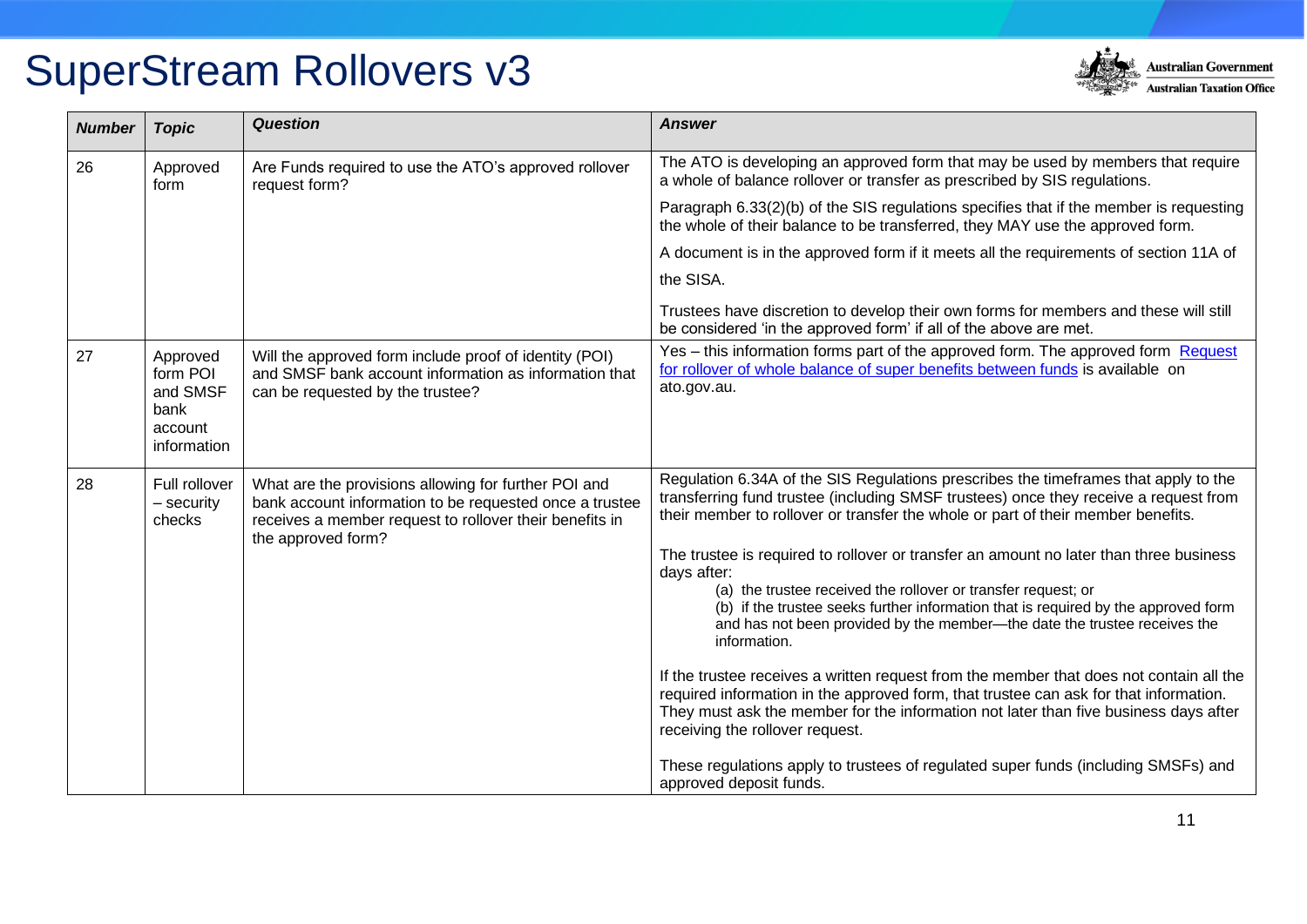

| <b>Number</b> | <b>Topic</b>                                  | <b>Question</b>                                                                                                                                                                   | <b>Answer</b>                                                                                                                                                                                                                                                                                                                                                                                                 |
|---------------|-----------------------------------------------|-----------------------------------------------------------------------------------------------------------------------------------------------------------------------------------|---------------------------------------------------------------------------------------------------------------------------------------------------------------------------------------------------------------------------------------------------------------------------------------------------------------------------------------------------------------------------------------------------------------|
| 29            | Partial<br>rollover $-$<br>security<br>checks | Can the transferring fund trustee request POI and bank<br>account information where the member has requested to<br>rollover or transfer part of a member's withdrawal<br>benefit? | Regulation 6.34A of the SIS Regulations prescribes a three business day timeframe<br>for standard rollovers and transfers, and applies if a transferring fund trustee is<br>required to rollover or transfer an amount to a receiving fund under regulation 6.34<br>SIS Regulations.                                                                                                                          |
|               |                                               |                                                                                                                                                                                   | SIS Regulation 6.34 applies to the transferring fund if:<br>the transferring fund receives a request to rollover or transfer the whole or<br>part of a member's withdrawal benefit, and                                                                                                                                                                                                                       |
|               |                                               |                                                                                                                                                                                   | for partial transfers (6.34(c))—the transferring fund receives:<br>all the information that is required in the approved form referred to in<br>$\circ$<br>paragraph $6.33(2)(b)$ ; and<br>any other information that is reasonably required by the trustee of the<br>fund to give effect to the rollover or transfer.                                                                                         |
|               |                                               |                                                                                                                                                                                   | While members may approach either the transferring or receiving fund to request a<br>partial rollover (they cannot initiate a partial rollover via ATO Online), the three day<br>timeframe does not apply until the <i>transferring fund</i> receives all the information<br>required by the approved form.                                                                                                   |
|               |                                               |                                                                                                                                                                                   | A trustee must request any further information required within five days of receiving<br>the member's request $(6.33C(2))$ and then must complete that rollover within three<br>days of receiving that information.                                                                                                                                                                                           |
|               |                                               |                                                                                                                                                                                   | Transferring funds will therefore be able to request POI and bank account information<br>for security checks where they deem this is required, ensuring they meet the<br>timeframes above, as prescribed in the SIS Regulations.                                                                                                                                                                              |
| 30            | <b>RA</b>                                     | What process should a fund follow if they receive an RA<br>for a closed account, but the member holds another<br>open account with the fund?                                      | The required treatment in circumstances where a fund receives an RA for a closed<br>account but holds another open account would be to return an RAER with the error<br>code SUPER.GEN.GEN.22 (no longer a member of Superannuation entity). This will<br>then trigger ATO processes to find an alternative destination account (which may or<br>may not be the 'other open account' with the original fund). |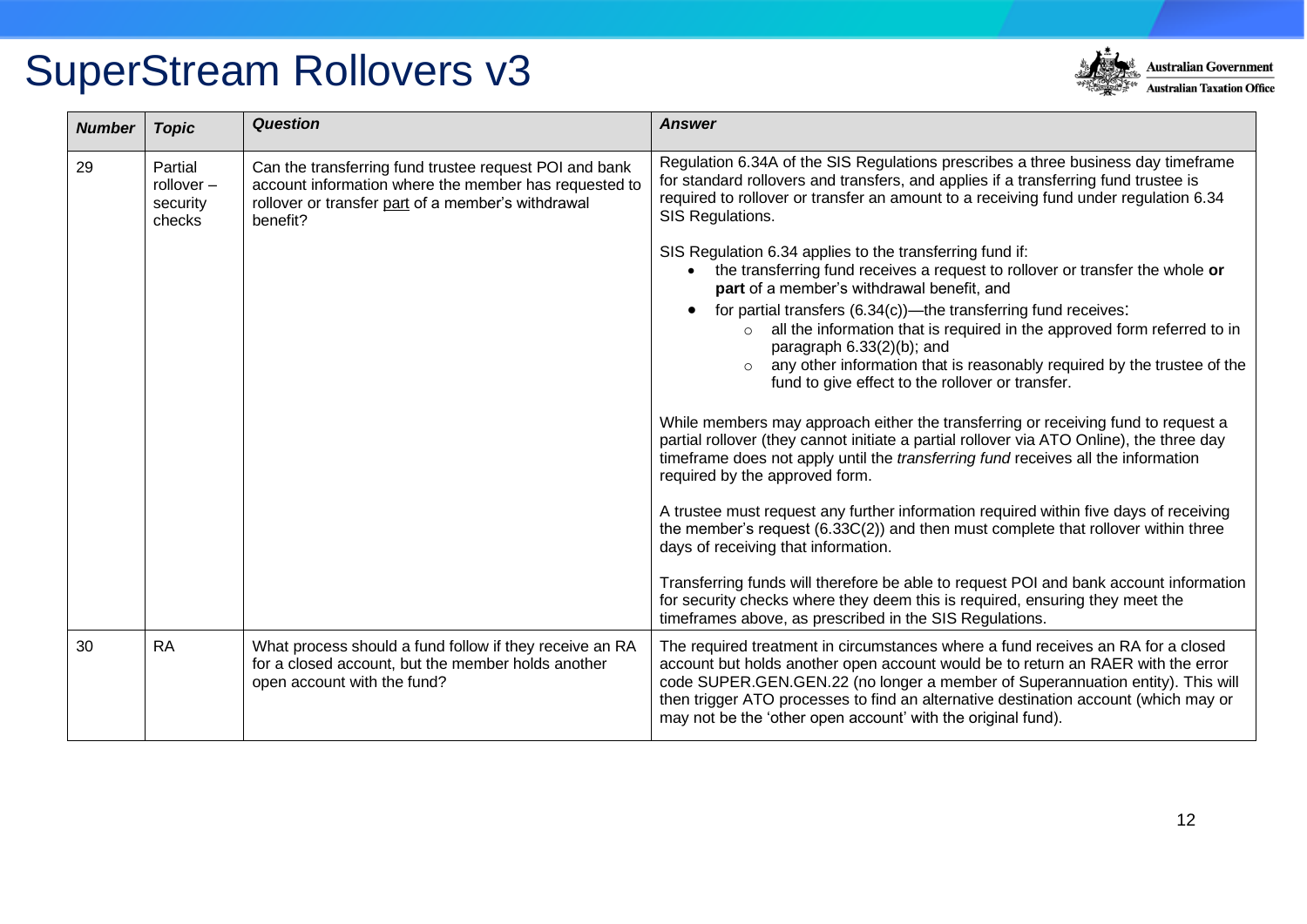

| <b>Number</b> | <b>Topic</b> | <b>Question</b>                                                                                                                                                                | <b>Answer</b>                                                                                                                                                                                                                                                                                                                                                          |
|---------------|--------------|--------------------------------------------------------------------------------------------------------------------------------------------------------------------------------|------------------------------------------------------------------------------------------------------------------------------------------------------------------------------------------------------------------------------------------------------------------------------------------------------------------------------------------------------------------------|
| 31            | <b>SMSF</b>  | Will SMSFs be listed on the FVS?                                                                                                                                               | SMSFs will not be listed on the FVS.                                                                                                                                                                                                                                                                                                                                   |
|               |              |                                                                                                                                                                                | If an individual requests a rollover to an SMSF, they will need to provide the SMSF<br>details required by the approved form to the transferring fund. The transferring fund<br>must then use the SVS to electronically verify the SMSF information against ATO<br>held data prior to making the rollover.                                                             |
|               |              |                                                                                                                                                                                | The SVS will return certification values to identify whether the SMSF's<br>ESA/SuperStream digital service provider is Rollover version 3 ready.                                                                                                                                                                                                                       |
| 32            | <b>SMSF</b>  | What will be returned by the SVS call in the period<br>between when the SMSF is newly registered and when<br>the ATO determines that the SMSF is complying?                    | Newly created SMSFs will have a status of 'registered' until we issue them with a<br>notice of compliance (and their status moves to 'complying'). This process (issuing<br>notice of compliance) typically runs weekly. A compliance status of either registered<br>or complying will return a 'verified' response via the SVS (assuming all other details<br>match). |
| 33            | <b>PRN</b>   | In the scenario where the PRN in the payment and data<br>message do not match, is the fund allowed to match<br>using other information e.g. BSB/bank account?                  | Where there is a PRN mismatch between the data and payment, the normal practice<br>is to reject/error the transaction/payment to the sender as the PRN must match to be<br>a valid message/payment, rather than matching on other details.                                                                                                                             |
| 34            | <b>RTR</b>   | What process does the ATO expect a fund to follow if<br>they receive a Rollover Transaction Request (RTR)<br>containing an initiator conversation ID they do not<br>recognise? | Where you receive an RTR, and the initiator conversation ID field is provided, but you<br>are unable to locate an IRR with this conversation ID, you should reject the RTR.<br>*Note do not reject the RTR where the initiator type code is 'EPF'.                                                                                                                     |
| 35            | <b>USM</b>   | Will SMSFs receive USM amounts from the ATO via<br>SuperStream?                                                                                                                | No, SMSF USM transactions are excluded from Rollovers v3. SMSFs will continue to<br>receive any ATO held amounts of USM via the current process (Rollover Benefits<br>Statement and EFT or cheque).                                                                                                                                                                    |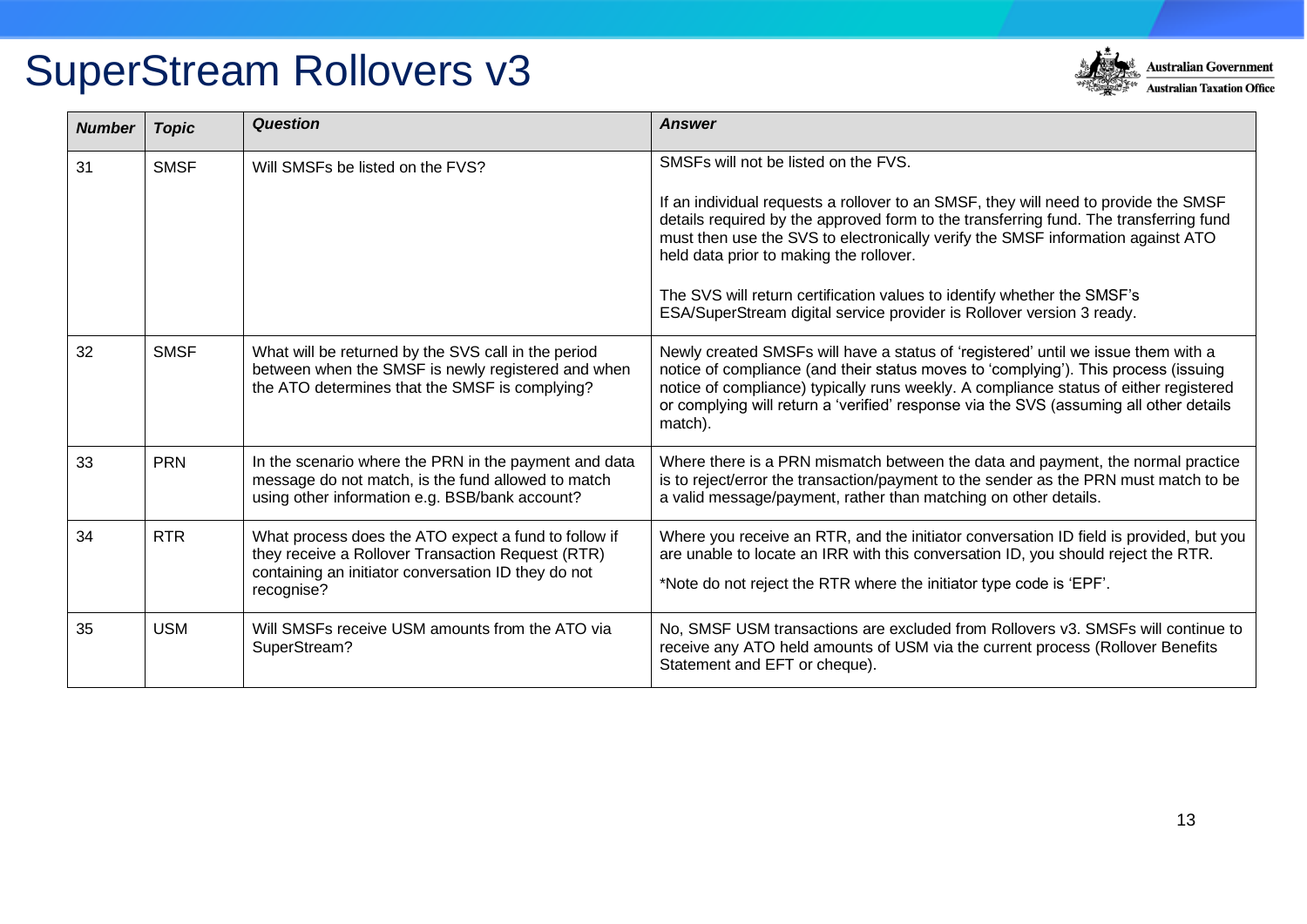

| <b>Number</b> | <b>Topic</b> | <b>Question</b>                                                                        | <b>Answer</b>                                                                                                                                                                                                                                                                                                                                                                                                                                                                                                                                                                                                   |
|---------------|--------------|----------------------------------------------------------------------------------------|-----------------------------------------------------------------------------------------------------------------------------------------------------------------------------------------------------------------------------------------------------------------------------------------------------------------------------------------------------------------------------------------------------------------------------------------------------------------------------------------------------------------------------------------------------------------------------------------------------------------|
| 36            | <b>SVS</b>   | Can you provide a list of the SVS messages that will be<br>returned by the ATO service | Once a correctly formed message passes validation the SVS service will verify:<br>SMSF status (complying or regulated)<br>The TFN of the individual is associated with the SMSF<br>No verified date of death exists for the individual/SMSF member<br>SMSF bank account details held by the ATO<br>Electronic Service Address (ESA) held by the ATO.<br>The SVS will also return the certification status of the SMSFs DSP.<br>The following tables set out the SVS message that will be returned by the ATO. We<br>have separated these into to SMSF verification, member verification and error<br>responses. |

#### **SMSF can be verified but DSP certification may prevent transferring fund from proceeding with request**

| <b>Scenario</b>               | ATO will provide response       | <b>DSP certification status</b> | <b>Outcome</b>                               |
|-------------------------------|---------------------------------|---------------------------------|----------------------------------------------|
| All details match, DSP fully  |                                 | ROLL3.0-X GROL3.0-X             | Transferring fund can complete rollover      |
| certified                     | GEN.OK + CMN.ATO.SMSFVRFY.VALID |                                 | through SuperStream                          |
| All details match, DSP B2B    | GEN.OK + CMN.ATO.SMSFVRFY.VALID | ROLL3.0-X                       | Transferring fund can complete rollover      |
| certified                     |                                 |                                 | through SuperStream                          |
| All details match, DSP G2B    | GEN.OK + CMN.ATO.SMSFVRFY.VALID | GROL3.0-X                       | Transferring fund will be unable to complete |
| certified                     |                                 |                                 | rollover*                                    |
| All details match, DSP has no | GEN.OK + CMN.ATO.SMSFVRFY.VALID | Nil                             | Transferring fund will be unable to complete |
| rollover certifications       |                                 |                                 | rollover*                                    |

\*During the transition period funds may still be able to complete the rollover using existing processes.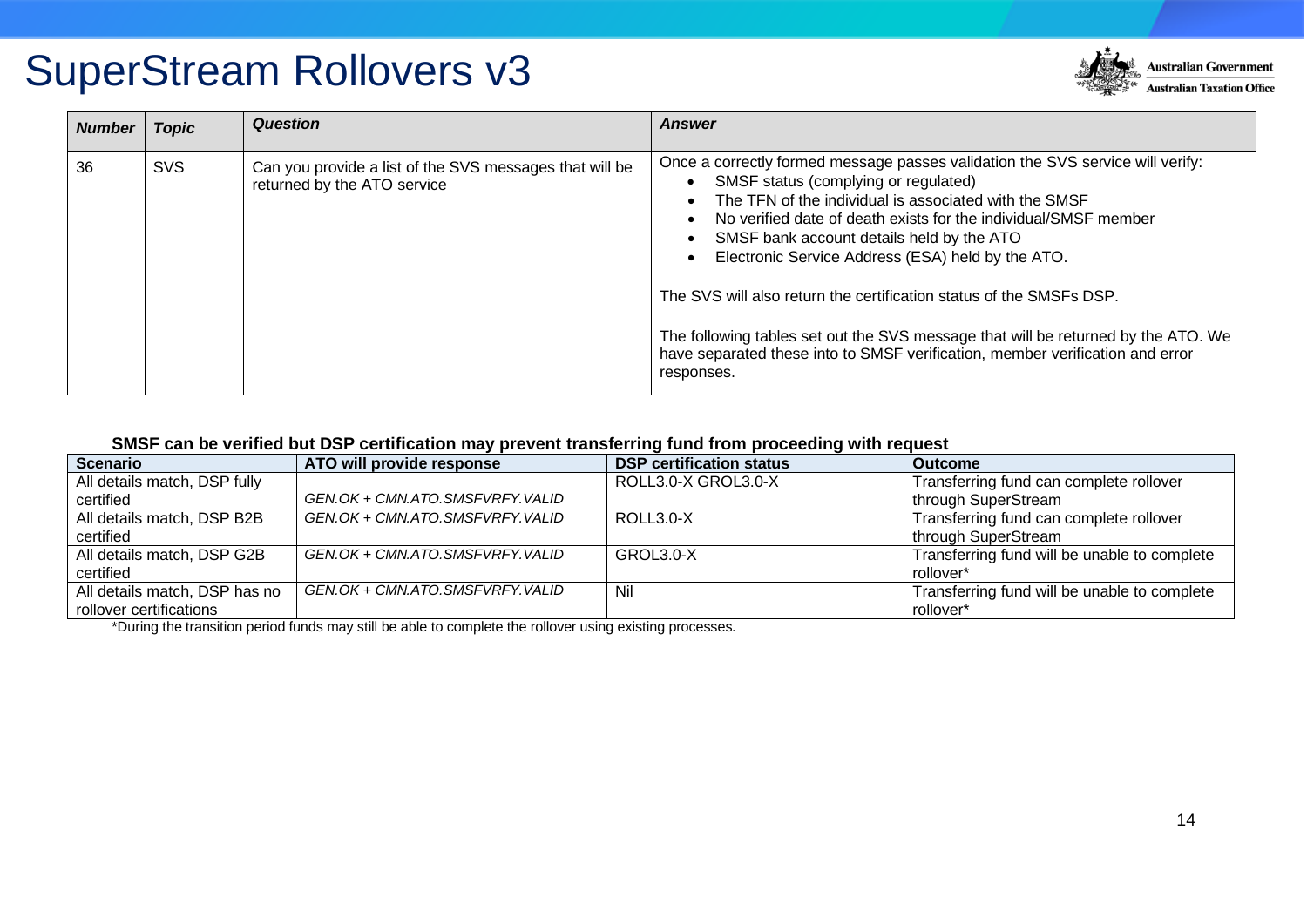

#### **SMSF details cannot be verified**

| <b>Message</b>                                       | ATO will provide response                | <b>DSP certification status</b> | <b>Outcome</b>                                           |
|------------------------------------------------------|------------------------------------------|---------------------------------|----------------------------------------------------------|
| SMSF details supplied<br>do not match ATO<br>records | GEN.OK+<br>CMN.ATO.SMSFVRFY.SMSFNOTVALID | ROLL3.0-X GROL3.0-X             | Transferring fund may elect not to complete<br>rollover  |
| SMSF details supplied<br>do not match ATO<br>records | GEN.OK+<br>CMN.ATO.SMSFVRFY.SMSFNOTVALID | ROLL3.0-X                       | Transferring fund may elect not to complete<br>rollover  |
| SMSF details supplied<br>do not match ATO<br>records | GEN.OK+<br>CMN.ATO.SMSFVRFY.SMSFNOTVALID | GROL3.0-X                       | Transferring fund will be unable to complete<br>rollover |
| SMSF details supplied<br>do not match ATO<br>records | GEN.OK+<br>CMN.ATO.SMSFVRFY.SMSFNOTVALID | Nil**                           | Transferring fund will be unable to complete<br>rollover |

\*\*where we are unable to verify the ESA provided, 'Nil' certification will be returned irrespective of if the supplied ESA provider is certified or not.

#### **SMSF member cannot be verified**

| <b>Message</b>        | ATO will provide response    | <b>DSP certification status</b> | <b>Outcome</b>                               |
|-----------------------|------------------------------|---------------------------------|----------------------------------------------|
| The Member details    | $GEN.OK +$                   | ROLL3.0-X GROL3.0-X             | Transferring fund may elect not to complete  |
| supplied do not match | CMN.ATO.SMSFVRFY.MEMNOTVALID |                                 | rollover                                     |
| ATO records           |                              |                                 |                                              |
| The Member details    | $GEN.OK +$                   | ROLL3.0-X                       | Transferring fund may elect not to complete  |
| supplied do not match | CMN.ATO.SMSFVRFY.MEMNOTVALID |                                 | rollover                                     |
| ATO records           |                              |                                 |                                              |
| The Member details    | GEN.OK+                      | GROL3.0-X                       | Transferring fund will be unable to complete |
| supplied do not match | CMN.ATO.SMSFVRFY.MEMNOTVALID |                                 | rollover                                     |
| ATO records           |                              |                                 |                                              |
| The Member details    | $GEN.OK +$                   | Nil                             | Transferring fund will be unable to complete |
| supplied do not match | CMN.ATO.SMSFVRFY.MEMNOTVALID |                                 | rollover                                     |
| ATO records           |                              |                                 |                                              |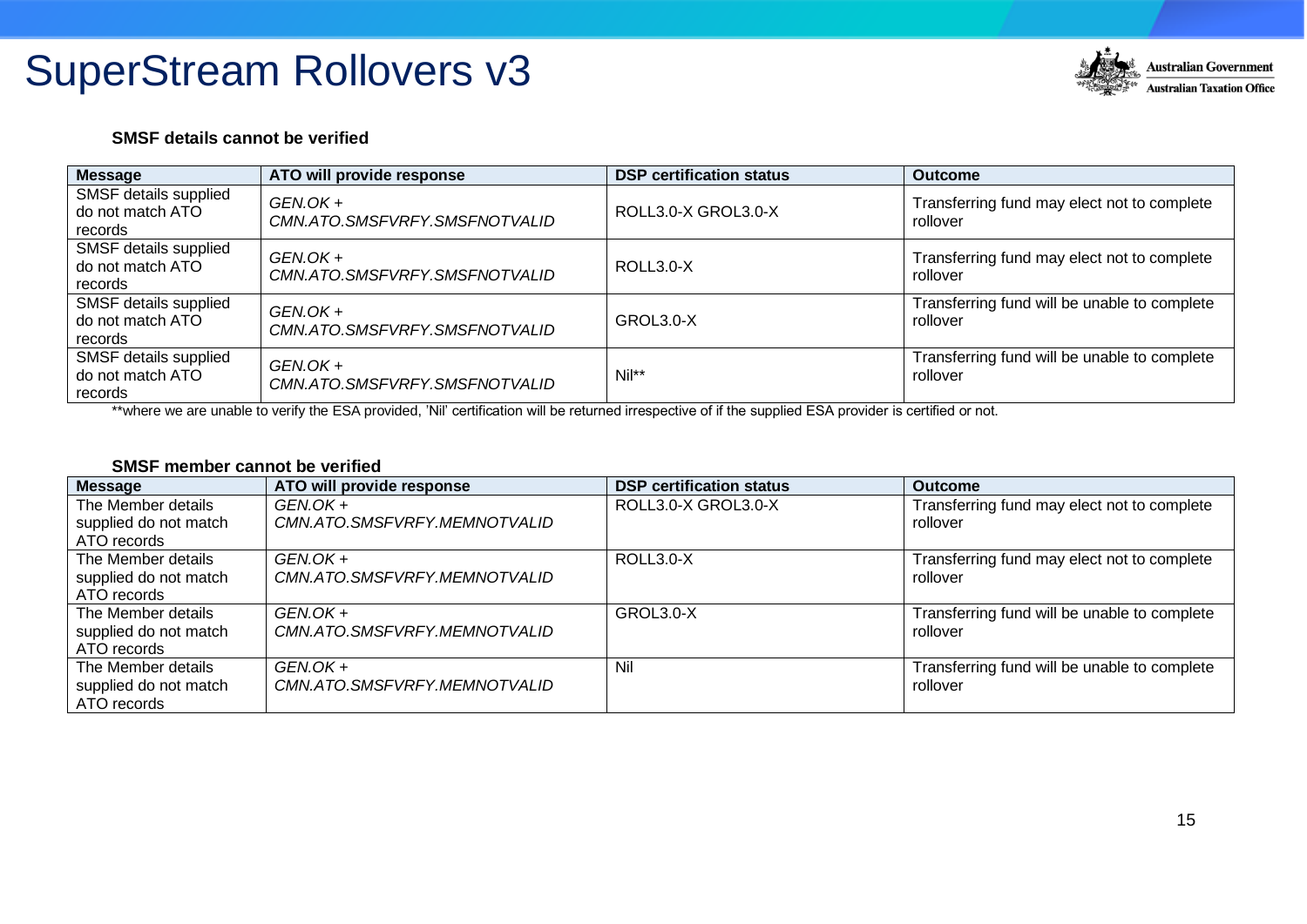

| <b>Number</b> | <b>Topic</b> | <b>Question</b>                                                                                                                                                                                                                     | <b>Answer</b>                                                                                                                                                                                                                                                                                                                                                                                                                                                                                                                                                                                                                                                                                                                                                                                          |
|---------------|--------------|-------------------------------------------------------------------------------------------------------------------------------------------------------------------------------------------------------------------------------------|--------------------------------------------------------------------------------------------------------------------------------------------------------------------------------------------------------------------------------------------------------------------------------------------------------------------------------------------------------------------------------------------------------------------------------------------------------------------------------------------------------------------------------------------------------------------------------------------------------------------------------------------------------------------------------------------------------------------------------------------------------------------------------------------------------|
| 37            | <b>ATOO</b>  | Where the member uses ATO Online (ATOO) to request<br>the rollover of their whole balance to another fund and they<br>select their SMSF as the receiving fund does the ATO<br>check the SMSF bank account name against its records? | No, the ATO does not perform a check on the SMSF bank account name, but<br>it is captured in our records.                                                                                                                                                                                                                                                                                                                                                                                                                                                                                                                                                                                                                                                                                              |
| 38            | <b>ATOO</b>  | What process will take place when a member requests a<br>rollover of their whole balance using ATOO to an SMSF and<br>the transferring fund has not onboarded to RV3?                                                               | Where the transferring fund has not onboarded to RV3, they will receive<br>Electronic Portability Forms (EPF) in the RV2 format, which does not include<br>the SMSF ESA or FIA details. Without these details a request is not in the<br>approved form. The transferring fund will need to contact the member to<br>obtain these details.<br>In an EPF, the receiving fund's USI will be blank where that fund is an SMSF.<br>We are looking to update ATO Online help aside/ on screen content for<br>individuals to be clear that information captured on the transfer super screen<br>will also be requested by their funds.<br>More information about the transition period where both v2 and V3 need to be<br>supported can be found on the Rollover MIG v3 cutover information on<br>ato.gov.au. |
| 39            | SVS          | Where a fund receives an EPF to roll to an SMSF, is the<br>fund required to call the SVS before sending a Rollover<br>Transaction?                                                                                                  | Where a fund receives an EPF from the ATO, the SMSF/member details will<br>have already been verified prior to issuing this form. Therefore in this<br>instance there would be no requirement for the fund to separately use the<br>SVS (in order for the fund to meet their obligations under 6.33E of the<br>Superannuation Industry (Supervision) Regulations 1994 (SISR)) however<br>they may choose to do so if this fits with their system design.                                                                                                                                                                                                                                                                                                                                               |
| 40            | <b>IRR</b>   | Can a fund use the TFN provided on an IRR to update their<br>registry?                                                                                                                                                              | No. A fund is not permitted to update their registry with a TFN that is provided<br>in an IRR.<br>There are no provisions in the legislation that allow the transferring fund to<br>use the TFN provided in an IRR to update their member registry.                                                                                                                                                                                                                                                                                                                                                                                                                                                                                                                                                    |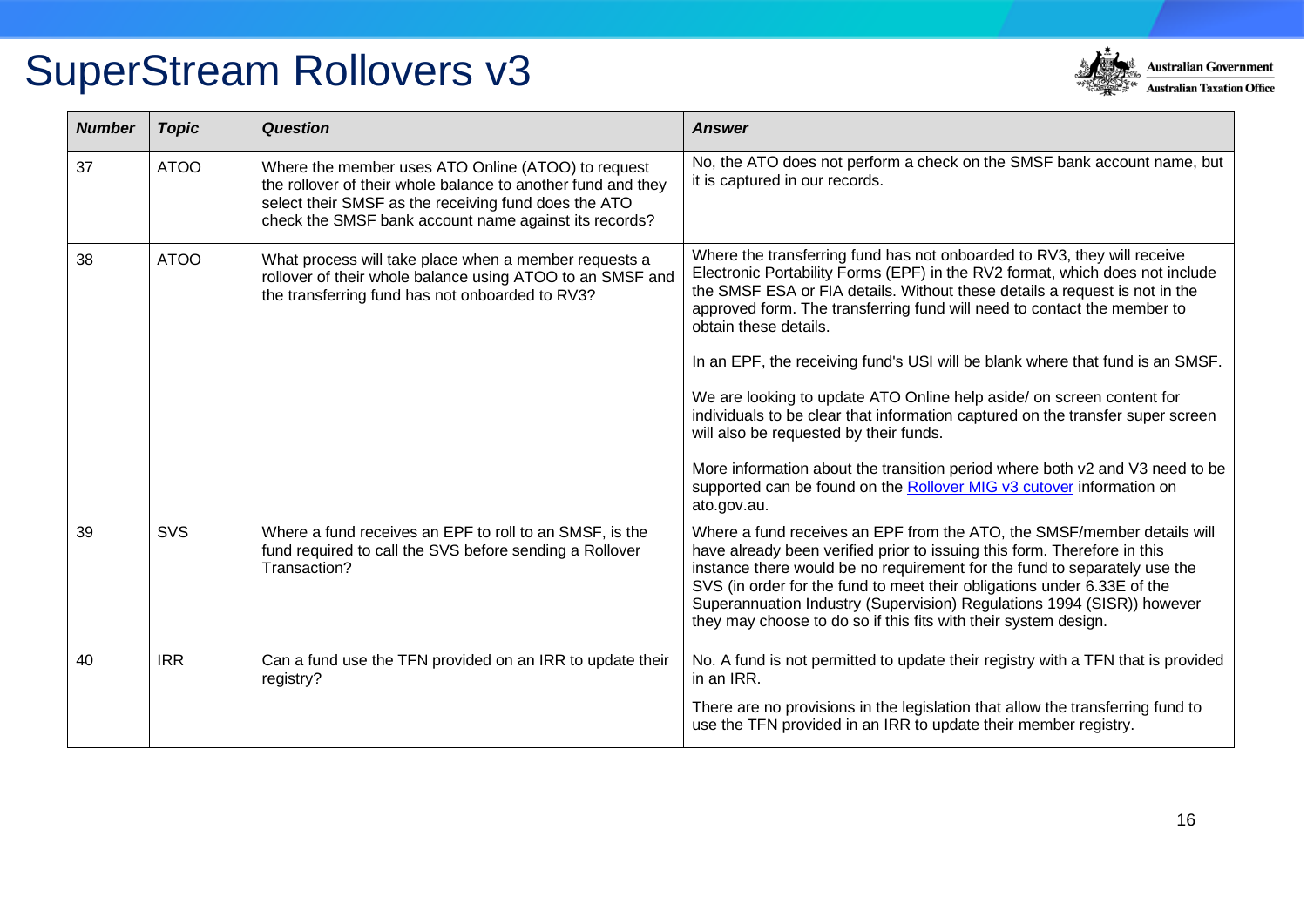

| <b>Number</b> | <b>Topic</b> | <b>Question</b>                                                                                                                                                                                             | <b>Answer</b>                                                                                                                                                                                                                                                                                                     |
|---------------|--------------|-------------------------------------------------------------------------------------------------------------------------------------------------------------------------------------------------------------|-------------------------------------------------------------------------------------------------------------------------------------------------------------------------------------------------------------------------------------------------------------------------------------------------------------------|
| 41            | <b>IRR</b>   | Can a fund use the TFN provided on an IRR as part of an<br>MVS/SVS check?                                                                                                                                   | Where the transferring fund has not previously received the TFN from either<br>the member or the ATO, there are no provisions in the legislation that allow<br>them to use the TFN provided in an IRR for the purpose of validation (or any<br>other purpose).                                                    |
|               |              |                                                                                                                                                                                                             | Therefore, transferring fund trustees are not permitted to use the TFN<br>provided in an IRR as part of their MVS/SVS check.                                                                                                                                                                                      |
| 42            | <b>SMSF</b>  | When undertaking a rollover in SuperStream and the<br>transferring fund is an SMSF are they required to process<br>the rollover transaction within three business days following<br>receipt of the message? | Yes, under SIS regulation 6.34 the transferring fund is required to process the<br>rollover transaction as soon as practicable or within three-business days of<br>receipt of the message, as long as no additional information is required. This<br>regulation applies to regulated super funds including SMSFs. |
| 43            | <b>RASOR</b> | When will I have met my lodgement obligation for the RAS?                                                                                                                                                   | Under section 131-35 of the Taxation Administration Act 1953 funds have a<br>10-business day timeframe to provide the information required in the RAS<br>approved form message.                                                                                                                                   |
|               |              |                                                                                                                                                                                                             | You are considered to have met your obligation when you submit a<br>successful RAS. This will be confirmed by receipt of a successful RASOR<br>message from the ATO (typically within minutes).                                                                                                                   |
|               |              |                                                                                                                                                                                                             | We advise funds to wait 72 hours before contacting the ATO with any queries<br>regarding RAS processing.                                                                                                                                                                                                          |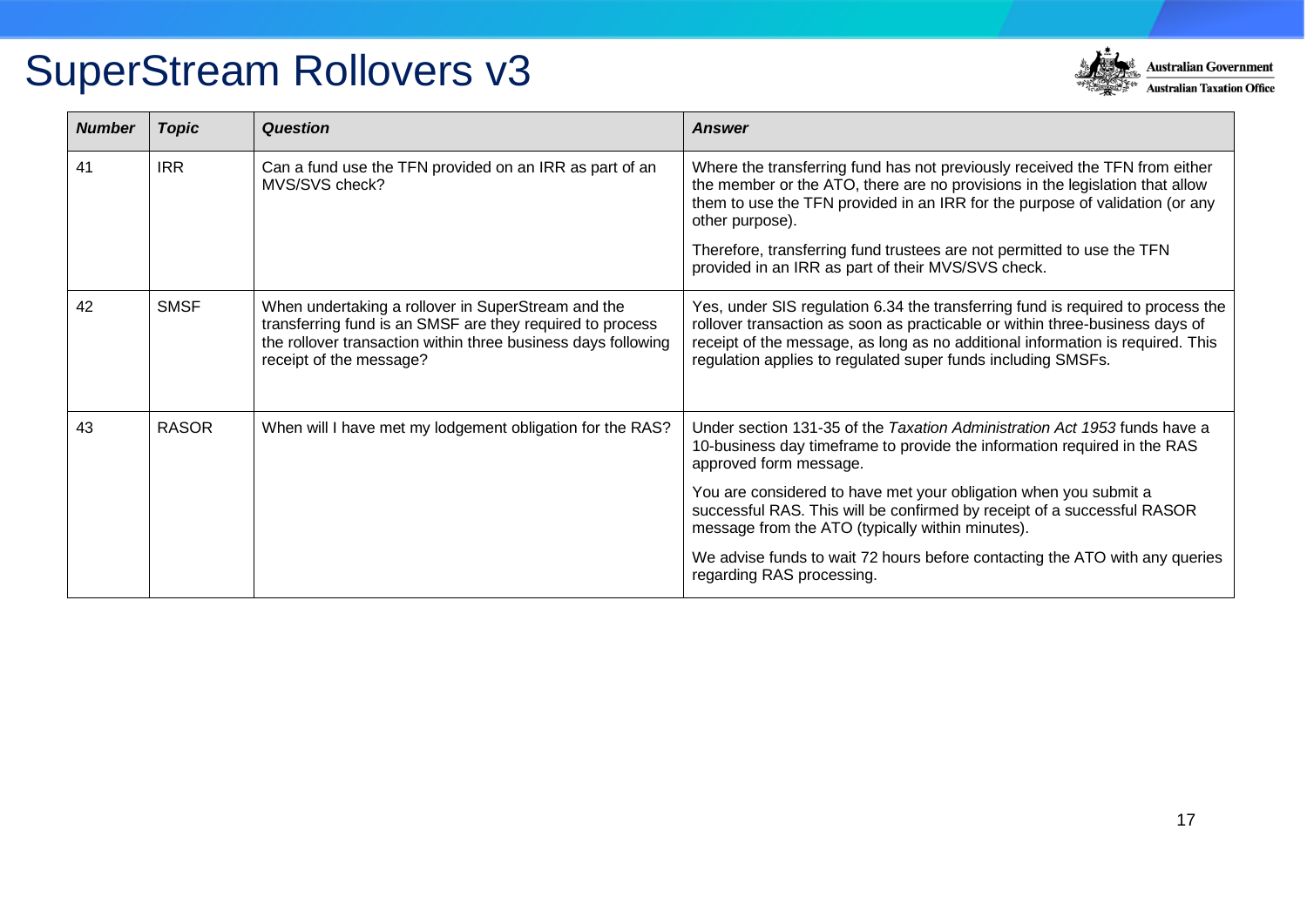

| <b>Number</b> | <b>Topic</b> | <b>Question</b>                                                                                                                                                                                  | <b>Answer</b>                                                                                                                                                                                                                                          |
|---------------|--------------|--------------------------------------------------------------------------------------------------------------------------------------------------------------------------------------------------|--------------------------------------------------------------------------------------------------------------------------------------------------------------------------------------------------------------------------------------------------------|
| 44            | <b>FHSS</b>  | Will the ATO continue to contact funds in relation to First<br>Home Super Saver (FHSS) scheme RA processing once<br>the fund has onboarded to RV3?                                               | The current process of requesting funds to place a FHSS release authority on<br>hold, is an interim approach until the Rollover v3 changes are fully<br>implemented and funds have on-boarded.                                                         |
|               |              |                                                                                                                                                                                                  | We don't expect this to occur in the future unless in exceptional<br>circumstances e.g. where additional checks are required. In the event this is<br>necessary, we'll work with the Fund directly to determine what action is<br>required.            |
|               |              |                                                                                                                                                                                                  | This process ensures that where a release authority shouldn't be actioned,<br>there is no manual work for funds or the ATO to return released FHSS<br>amounts back to the member.                                                                      |
| 45            | <b>ATOO</b>  | Where the member uses ATOO to request the rollover to<br>another fund and the receiving fund is not RV3 certified,<br>does the 3 business day time frame to process the rollover<br>still apply? | During the extended transition period (until 30 September 2021) our<br>expectation is that, until you are RV3 enabled, you will follow your current<br>processes.                                                                                      |
|               |              |                                                                                                                                                                                                  | Where a member uses ATO Online to request a rollover, you will receive the<br>EPF according to your certification value. Where the receiving fund is an<br>SMSF and either you or that SMSF is not RV3 enabled the existing time<br>frames will apply. |
| 46            | <b>RA</b>    | How will the transition from paper to electronic RAs be<br>managed?                                                                                                                              | Due to the time taken to receive paper RAs via mail funds could potentially<br>continue to receive paper RAs after their RV3 certification date.                                                                                                       |
|               |              |                                                                                                                                                                                                  | We can confirm the following solution as proposed by industry:                                                                                                                                                                                         |
|               |              |                                                                                                                                                                                                  | RAs issued by paper have their outbound correspondence stored in<br>Online Service for Business (OSB) (therefore only up until the fund<br>has onboarded).                                                                                             |
|               |              |                                                                                                                                                                                                  | To help monitor paper RAs, funds can use the OSB Communications<br>history screen, which provides copies of paper RAs, to confirm all<br>have been actioned.                                                                                           |
|               |              |                                                                                                                                                                                                  | SuperStream triggered RAs are not displayed in the OSB<br>Communications history screen.                                                                                                                                                               |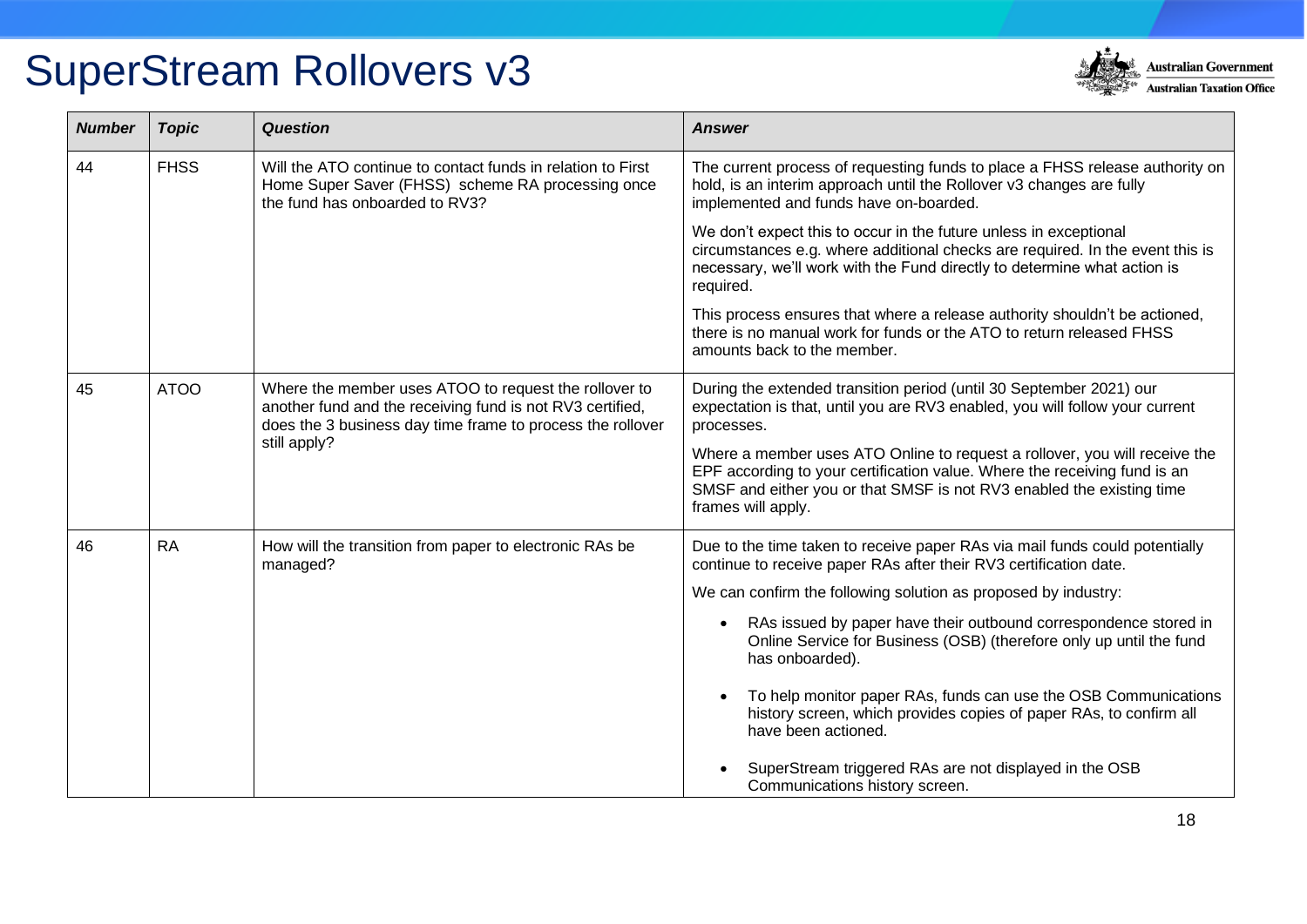

| <b>Number</b> | <b>Topic</b>                  | <b>Question</b>                                                                        | <b>Answer</b>                                                                                                                                                                                                                                                                                                          |
|---------------|-------------------------------|----------------------------------------------------------------------------------------|------------------------------------------------------------------------------------------------------------------------------------------------------------------------------------------------------------------------------------------------------------------------------------------------------------------------|
| 47            | RV <sub>3</sub><br>Deployment | Is support available to funds who plan on deploying into<br>production over a weekend? | We do not expect weekend support to be required or provided as the ATO<br>does not undertake any batch runs after 7pm Friday and before 2am Monday<br>(contributions). The EPF batch runs 11am weekdays, our other batches run<br>at 7pm Monday to Friday.                                                             |
|               |                               |                                                                                        | Support will be available from the Monday following a funds weekend<br>deployment.                                                                                                                                                                                                                                     |
| 48            | Access<br>Permission          | What authorisations/permissions are required as part of<br>RV3 implementation?         | Funds and their ATO registered Digital Service Providers (DSP) will need to<br>update their access manager permission for the new services, SVS and<br>SMSFmemberTICK. As these are new services, business appointments will<br>need to be created in Access Manager between the fund and their ATO<br>registered DSP. |
|               |                               |                                                                                        | For information on Access Manager, see the ATO website.<br>For information on myGovID, see the Australian Business Register's<br>myGovID website.<br>To determine the relevant permissions in Access Manger, refer to section 3.2<br>of the relevant service Business Implementation Guide                             |
|               |                               |                                                                                        | APRA funds do not need to use SMSFMemberTICK as they already have<br>access to SuperTICK to validate their members TFN information.                                                                                                                                                                                    |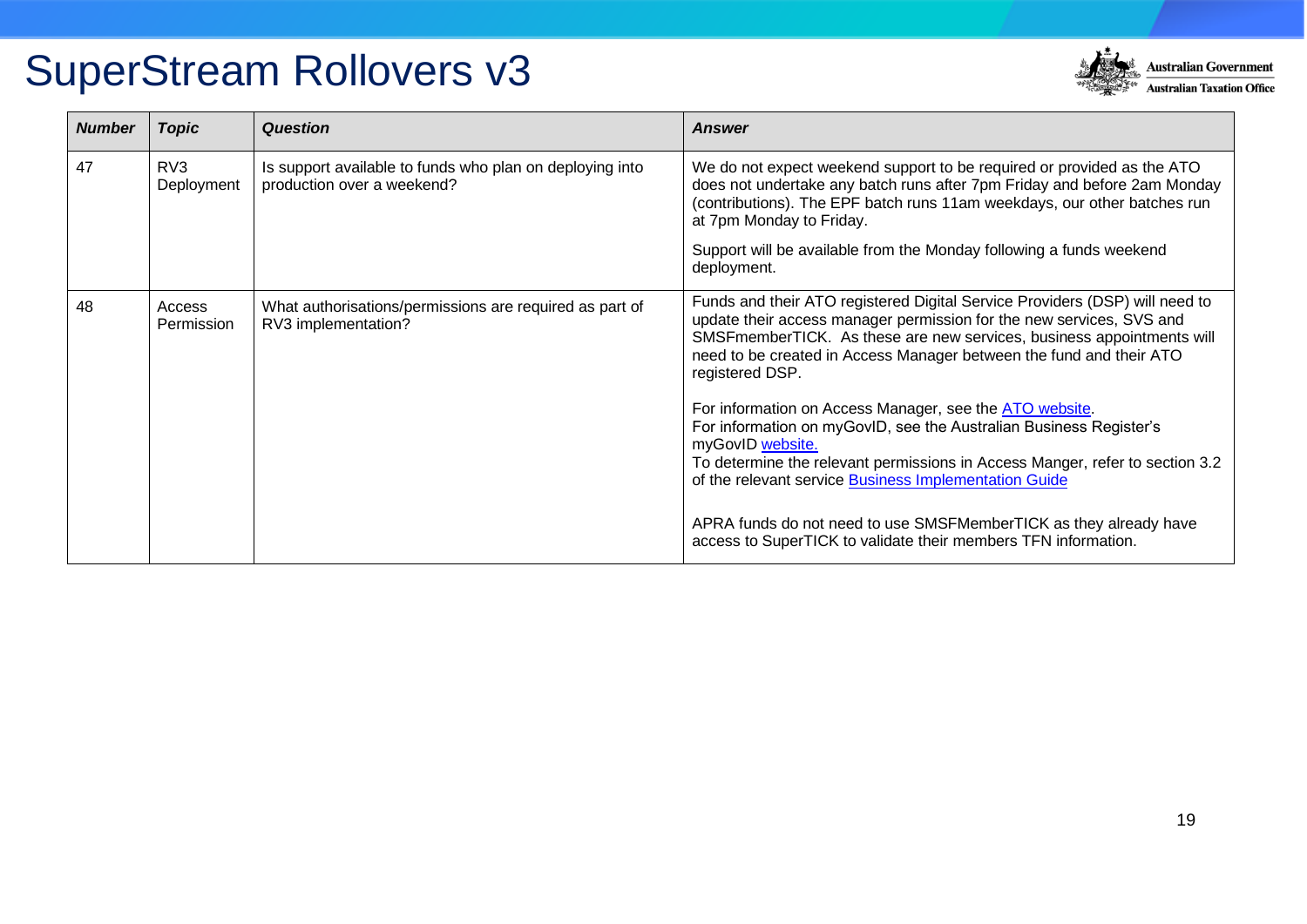

| <b>Number</b> | <b>Topic</b>                  | <b>Question</b>                                  | <b>Answer</b>                                                                                                                                                                                                                                                                        |
|---------------|-------------------------------|--------------------------------------------------|--------------------------------------------------------------------------------------------------------------------------------------------------------------------------------------------------------------------------------------------------------------------------------------|
| 49            | RV <sub>3</sub><br>Deployment | What is the process to obtain RV3 certification? | A fund will meet the B2B exit criteria when it has successfully completed each<br>test in the test 'matrix'. The matrix for each phase of testing is to be sent to<br>SuperStreamStandards@ato.gov.au.                                                                               |
|               |                               |                                                  | Once exit criteria have been met, funds can proceed with readiness activities<br>for production cutover; i.e. FVS updates, Access Manager permissions set up<br>for SVS, SMSFMemberTICK.                                                                                             |
|               |                               |                                                  | Refer to Orchestration Plan - B2B peer to peer (P2P) testing (section 8. Exit<br>criteria and production readiness) for additional information.                                                                                                                                      |
|               |                               |                                                  | Funds must be satisfied they have successfully performed sufficient testing.                                                                                                                                                                                                         |
|               |                               |                                                  | Requests to update certification values for a USI should be made via the<br>Fund Validation Service a minimum of 10 business days prior to cut-over,<br>refer to: SuperStream: Rollover version 3 and Release Authorities Production<br>Readiness checklist for further information. |
|               |                               |                                                  | While the ATO recommends funds complete both their G2B and B2B testing<br>prior to submitting their FVS update, this is not a strict requirement, refer to<br>Question 13 in this document for further information.                                                                  |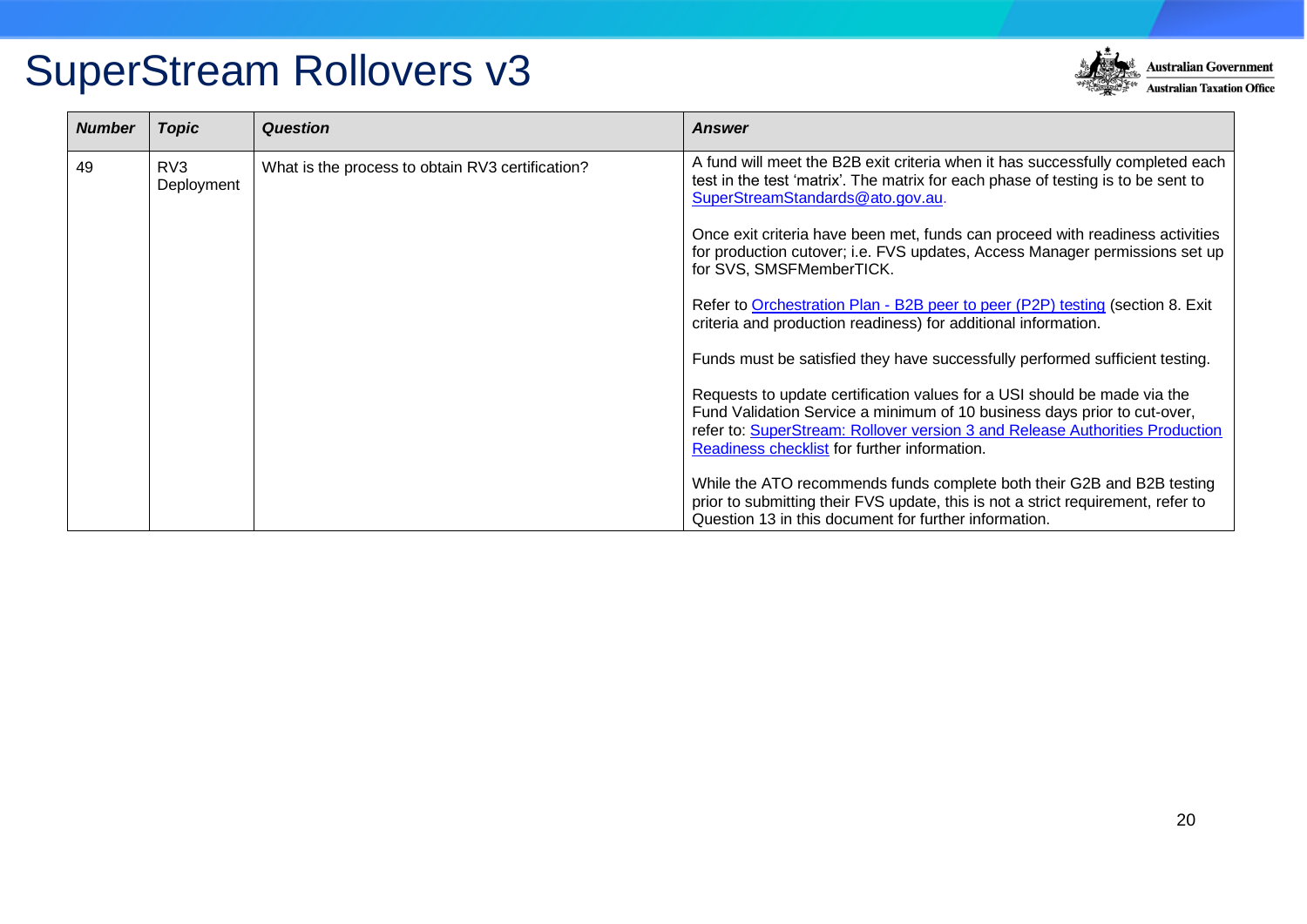

| <b>Number</b> | <b>Topic</b>                  | <b>Question</b>                                                                                                                                                                                                                                     | <b>Answer</b>                                                                                                                                                                                                                                                                                                                                                                                                                                                                                                                                                                                                                                                                                                                                    |
|---------------|-------------------------------|-----------------------------------------------------------------------------------------------------------------------------------------------------------------------------------------------------------------------------------------------------|--------------------------------------------------------------------------------------------------------------------------------------------------------------------------------------------------------------------------------------------------------------------------------------------------------------------------------------------------------------------------------------------------------------------------------------------------------------------------------------------------------------------------------------------------------------------------------------------------------------------------------------------------------------------------------------------------------------------------------------------------|
| 50            | RV <sub>3</sub><br>Deployment | What occurs where a fund requires additional testing time?                                                                                                                                                                                          | Funds will still have the option to engage in their own P2P B2B testing at any<br>time outside of the cohort groups. The 10 business day timeframe to<br>complete each cohort (outlined in the B2B Orchestration Plan) is merely a<br>guide, and may vary by provider/fund based on their testing/implementation<br>complexity and any issues which may arise.                                                                                                                                                                                                                                                                                                                                                                                   |
|               |                               |                                                                                                                                                                                                                                                     | The ATO coordinator has and will continue to provide extra support outside of<br>each cohort testing window either through the use of extra/contingency days,<br>and/or re-scheduling a participant into another cohort group when required.                                                                                                                                                                                                                                                                                                                                                                                                                                                                                                     |
|               |                               |                                                                                                                                                                                                                                                     | If a failure event has stopped completion of one or more test cases during<br>any one day, the ATO coordinator will advise how to proceed (options may be<br>to use the contingency days or reschedule a participant into another cohort<br>group). Extra contingency days may be provided outside of the P2P cohort<br>structure for additional testing (e.g. specific APRA/SMSF testing) within<br>reason. Either contact your cohort coordinator or<br>SuperStreamStandards@ato.gov.au.                                                                                                                                                                                                                                                       |
| 51            | DIV293                        | Both the Division 293 Due & Payable, and Division 293<br>Deferred Debt RAs are moving into SuperStream.<br>Will the ATO continue to notify funds of the creation of a<br>deferred debt account via the current process (outside of<br>SuperStream)? | The process of notifying funds of the creation of a deferred debt account<br>occurs via paper correspondence when Division 293 assessments are<br>generated each fortnight. The notifications will continue to be delivered in the<br>same way, they are not included in any current or proposed SuperStream<br>release.<br>The RA associated with the final Division 293 amount for the member (Debt<br>Account Discharge Liability - DADL) is not one of the RAs included within the<br>RV3 changes. The DADL RA is still issued to the client and they choose<br>whether or not to provide it to the fund. As the RA interaction here is directly<br>between the member and fund it is not possible for it to be delivered in<br>SuperStream. |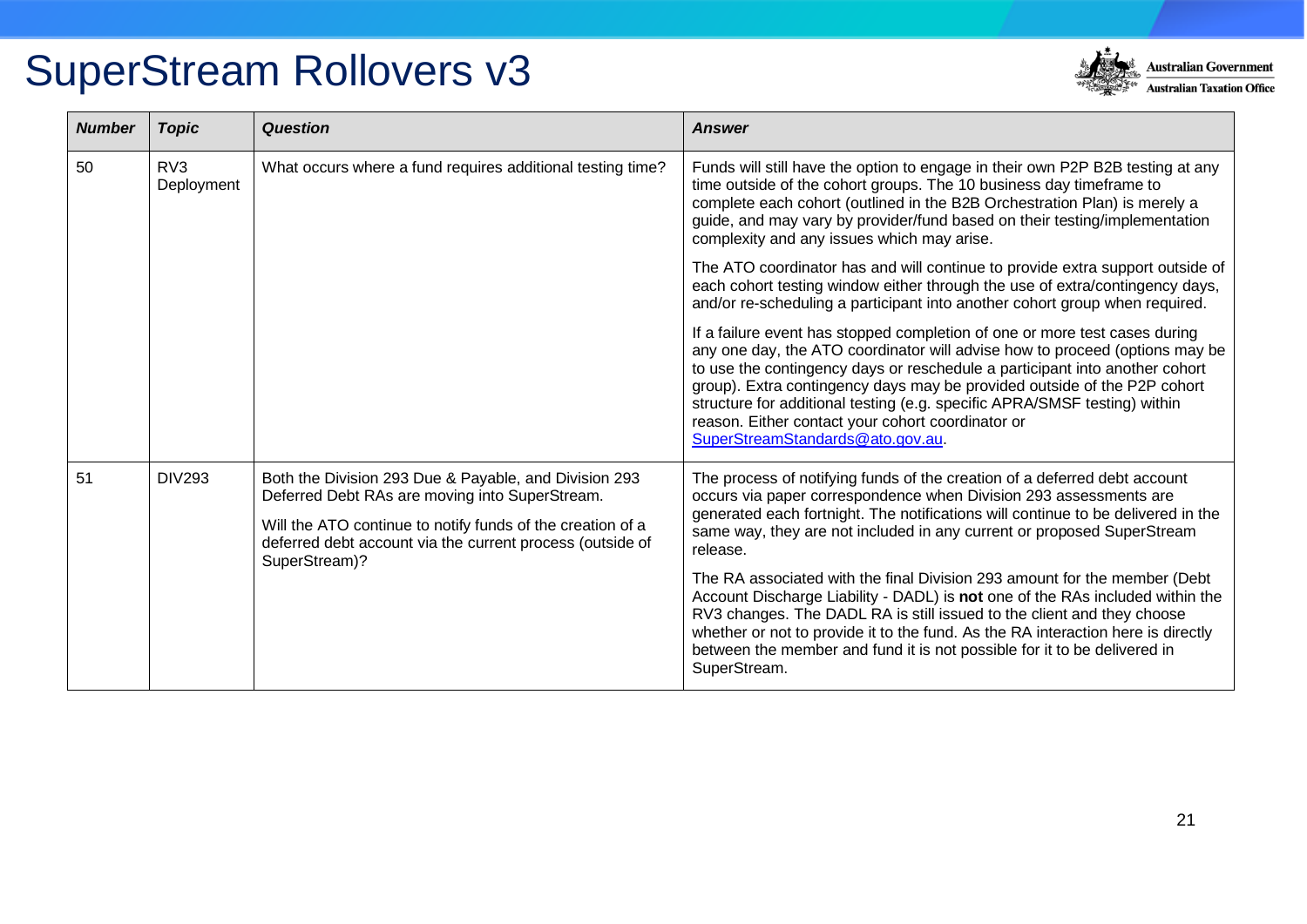

| <b>Number</b> | <b>Topic</b>                  | <b>Question</b>                                                                                               | <b>Answer</b>                                                                                                                                                                                                                                                                                                                                                                                                                                                                                                                                                                   |
|---------------|-------------------------------|---------------------------------------------------------------------------------------------------------------|---------------------------------------------------------------------------------------------------------------------------------------------------------------------------------------------------------------------------------------------------------------------------------------------------------------------------------------------------------------------------------------------------------------------------------------------------------------------------------------------------------------------------------------------------------------------------------|
| 52            | RV <sub>3</sub><br>Deployment | Can funds commence GROL3.0-X transactions prior to<br>completing their B2B testing?                           | Subject to confirmation of successful G2B testing, funds may choose to update<br>their GROL certification on the FVS prior to completing their B2B testing. Where<br>a fund identifies they would like to commence GROL3.0-X transactions they are<br>required to undertake the following steps:                                                                                                                                                                                                                                                                                |
|               |                               |                                                                                                               | Complete their G2B testing and the associated matrix<br>Email Super Stream Standards with you request to accept GROL3.0 -X<br>SuperStream messaging prior to completion of your B2B testing phase.<br>Have a plan of how you will remediate any issues identified during B2B<br>testing that may impact your G2B implementation.<br>Send in the SuperStream: Rollover version 3 and Release Authorities<br>Production Readiness checklist with the GROL3.0-X section completed<br>ONLY. (Noting a second checklist will be required as part of your B2B<br>onboarding process). |
| 53            | <b>EPF</b>                    | What is a fund required to do when they receive an EPF<br>where the member's address is populated as UNKNOWN? | The mandatory address field in the EPF is set to UNKNOWN where the address<br>held by the ATO is deemed unreliable.                                                                                                                                                                                                                                                                                                                                                                                                                                                             |
|               |                               |                                                                                                               | Where funds require additional documentation from their members and do not<br>hold current contact details for that member, they may need to obtain these<br>details from other sources.                                                                                                                                                                                                                                                                                                                                                                                        |
|               |                               |                                                                                                               | For further information refer to Default values for mandatory fields when data is<br>unavailable guidance note on our software developers web page.                                                                                                                                                                                                                                                                                                                                                                                                                             |
| 54            | RV <sub>3</sub><br>Deployment | If the fund deploys over the weekend, from Monday will they<br>only receive messages through SuperStream?     | There will be a transition period where funds will need to consume both existing<br>processes as well as SuperStream.                                                                                                                                                                                                                                                                                                                                                                                                                                                           |
|               |                               |                                                                                                               | Some messages may generate just prior to a fund onboarding and as per the<br>cutover scenarios (rule 7), entities are required to respond in the same version<br>as the original message.                                                                                                                                                                                                                                                                                                                                                                                       |
|               |                               |                                                                                                               | Any messages generated post a fund's cutover date (i.e., from the Monday as no<br>ATO messages are issued over the weekend) will be issued via SuperStream.                                                                                                                                                                                                                                                                                                                                                                                                                     |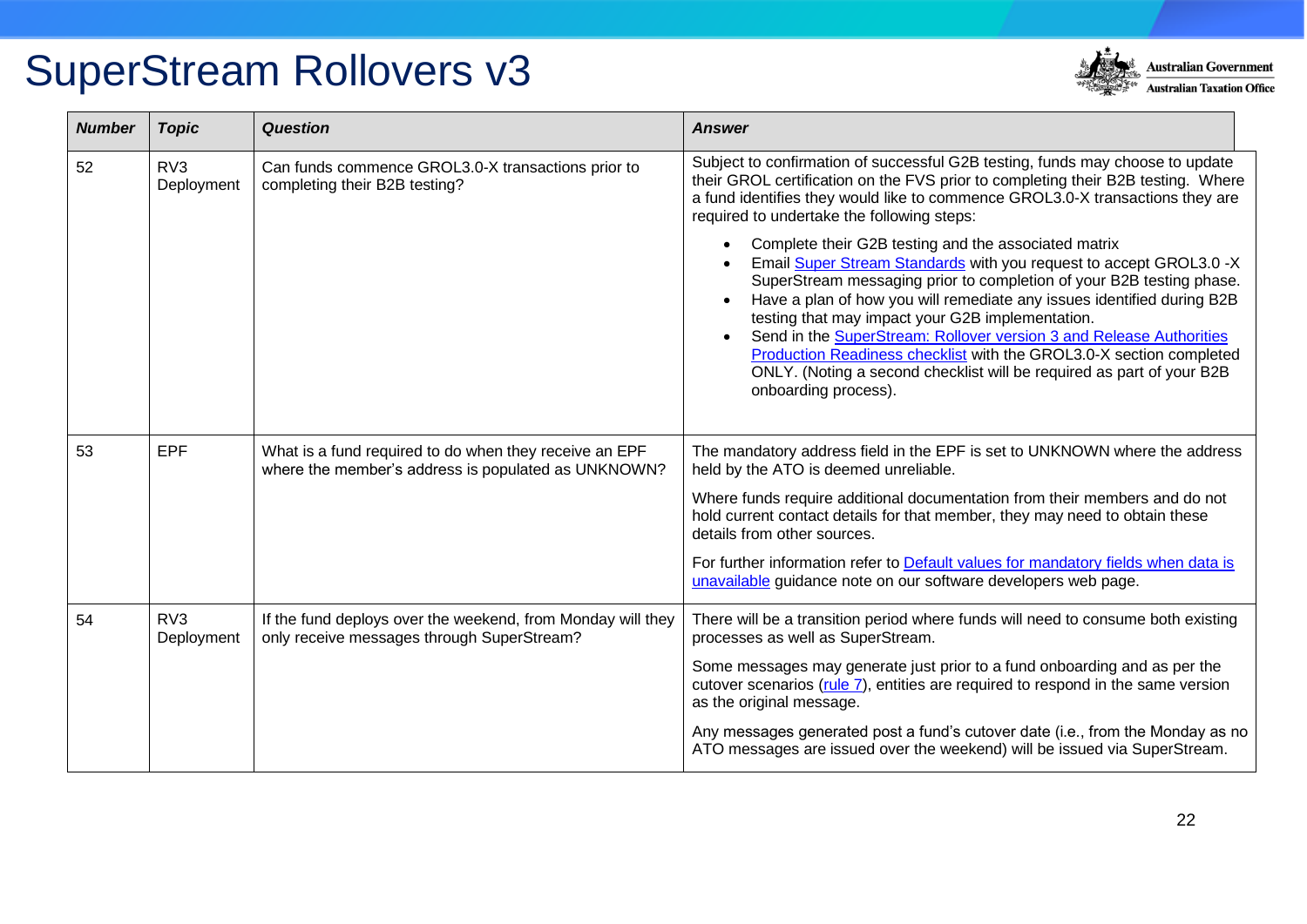

| <b>Number</b> | Topic                         | <b>Question</b>                                                            | <b>Answer</b>                                                                                                                                                                                                                                                                            |
|---------------|-------------------------------|----------------------------------------------------------------------------|------------------------------------------------------------------------------------------------------------------------------------------------------------------------------------------------------------------------------------------------------------------------------------------|
| 55            | RV <sub>3</sub><br>Deployment | Will ESA case sensitivity impact funds' use of the SVS?                    | No, the SVS is case insensitive and wont impact funds' use of the SVS.                                                                                                                                                                                                                   |
| 56            | <b>EPF</b>                    | Will the name of the receiving SMSF appear on an EPF<br>issued by the ATO? | No, when the ATO issues an EPF and the receiving fund is an SMSF, the<br>name of the SMSF will not appear on the EPF.                                                                                                                                                                    |
|               |                               |                                                                            | It will include the ABN, Electronic Service Address and bank account details<br>of the SMSF.                                                                                                                                                                                             |
|               |                               |                                                                            | Funds will need to source the name of the SMSF in order to complete<br>processing of the rollover as the receiving organisation name is a mandatory<br>field in the rollover message. Web services such as the ABR or Super Fund<br>Lookup could be utilised to obtain this information. |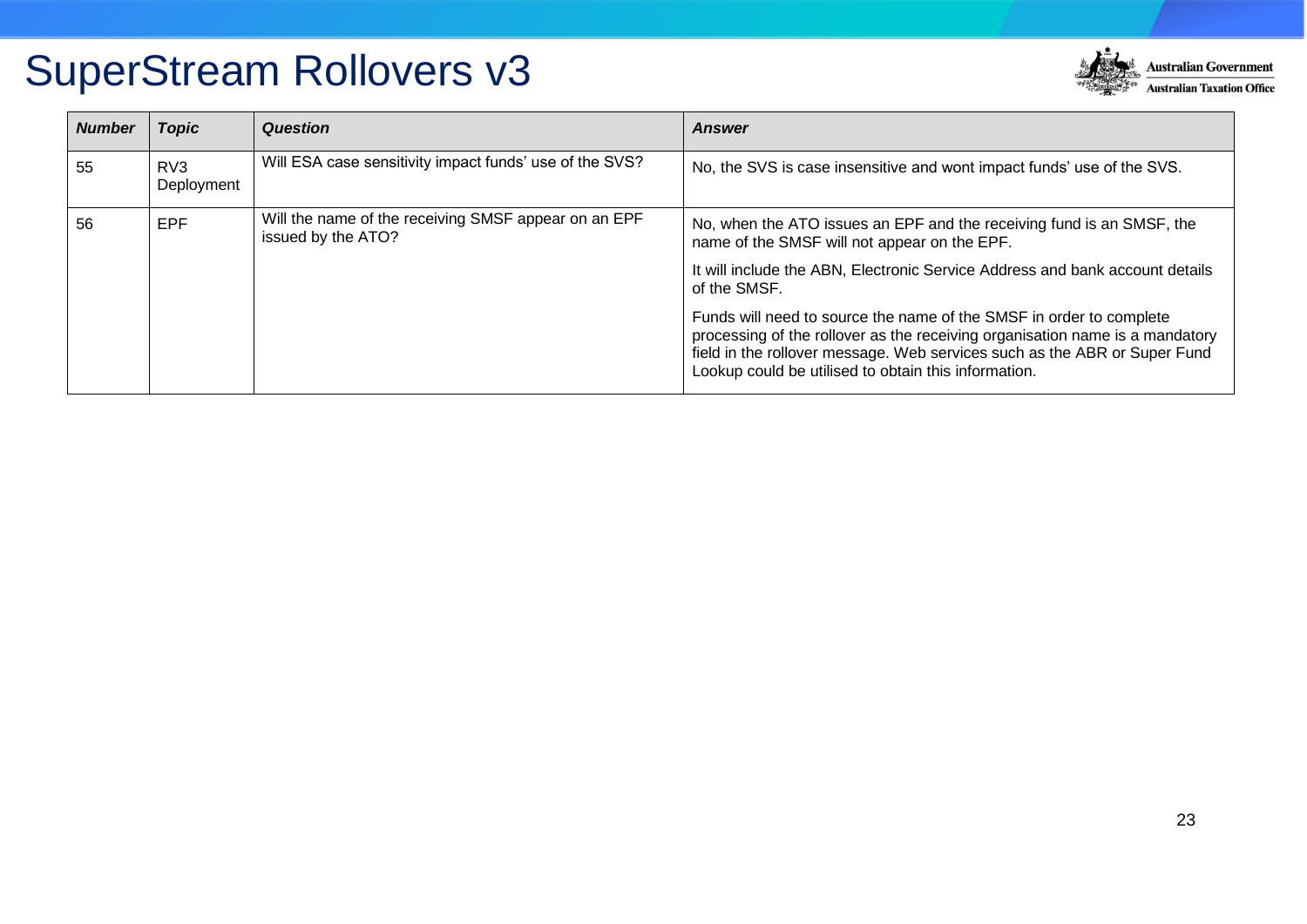

| <b>Number</b> | <b>Topic</b>           | <b>Question</b>                                                                           | <b>Answer</b>                                                                                                                                                                                                                                                                                                                                                       |
|---------------|------------------------|-------------------------------------------------------------------------------------------|---------------------------------------------------------------------------------------------------------------------------------------------------------------------------------------------------------------------------------------------------------------------------------------------------------------------------------------------------------------------|
| 57            | <b>RTOR</b>            | What are the rollover transaction outcome response<br>message timeframes?                 | The legislation provides a 3 business day timeframe that trustees must<br>adhere to when completing a standard rollover to another super fund. The<br>transferring fund trustee must ensure the payment and associate details are<br>sent to the receiving fund within 3 business days of receiving all the required<br>information.                                |
|               |                        |                                                                                           | The receiving fund trustee must allocate the rollover amount to the member's<br>account within 3 business days of receiving that payment and associated<br>details.                                                                                                                                                                                                 |
|               |                        |                                                                                           | It is the responsibility of the receiving fund trustee to confirm the money has<br>been received into their bank account, and the ATO's expectation is that<br>receiving fund trustees will confirm receipt of payment and associated data<br>within that required time frame.                                                                                      |
|               |                        |                                                                                           | For SMSFs, depending on your provider's solution, as part of the rollover<br>process the receiving fund trustee may be expected to alert their software<br>provider of the completion of the rollover (checking bank account and<br>allocation of benefit) and direct their software provider to send an outcome<br>response message back to the transferring fund. |
|               |                        |                                                                                           | This will enable the transferring fund to confirm the transaction has gone<br>through successfully and that they have met the 3 business day timeframe to<br>complete the rollover.                                                                                                                                                                                 |
| 58            | Member<br>verification | Is there a situation where a fund will send a rollover<br>message without the member TFN? | Where the fund holds the member's TFN, they can use it for validation<br>purposes. They can also quote it in the RTR, unless the member has given a<br>written statement to advise they do not want the receiving fund informed of<br>their TFN as per subsection 299M(3) of the SISA.                                                                              |
|               |                        |                                                                                           | Industry must ensure TFNs are not passed on in messages in these<br>circumstances.                                                                                                                                                                                                                                                                                  |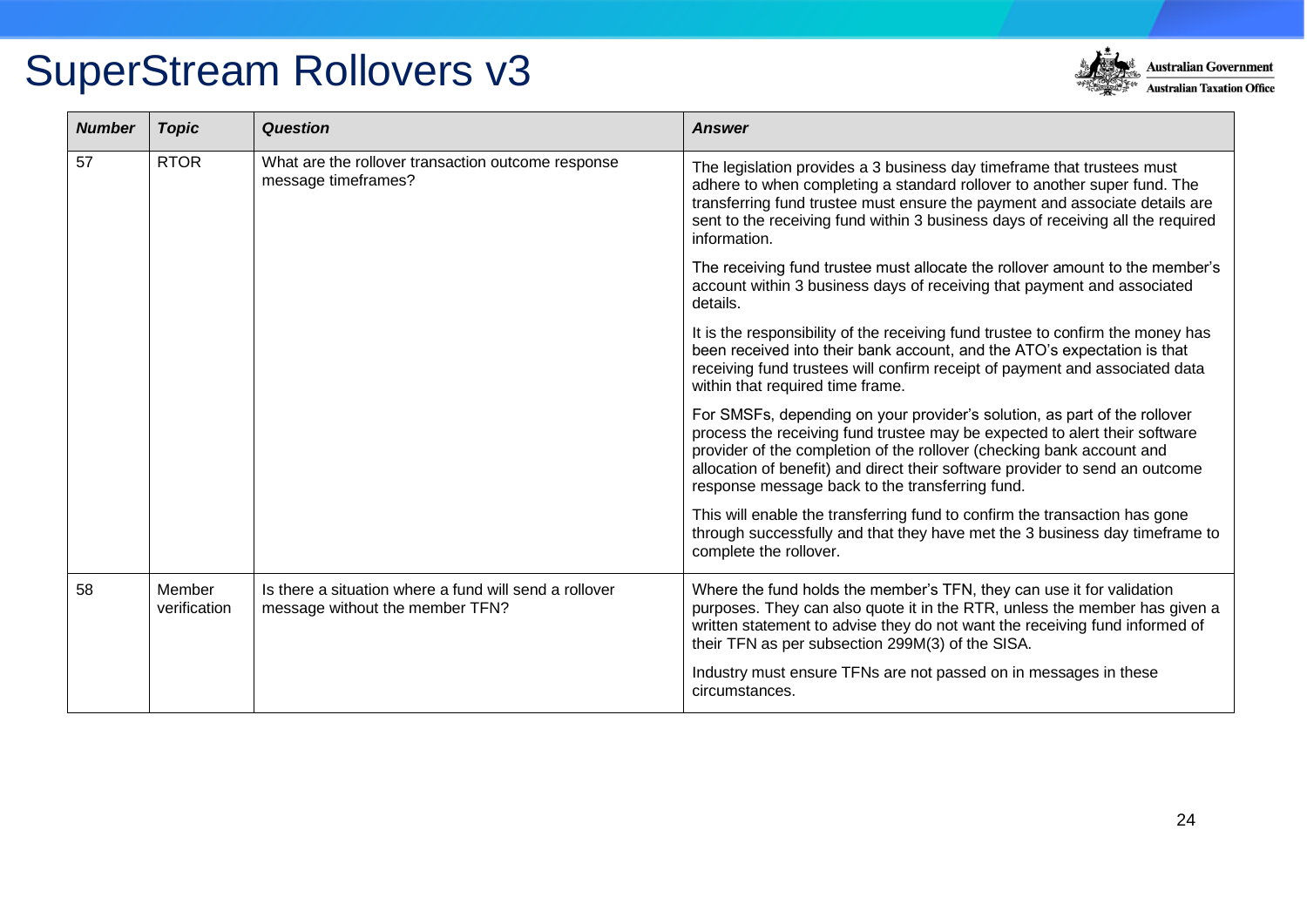

| <b>Number</b> | <b>Topic</b>           | <b>Question</b>                                                                                                                         | <b>Answer</b>                                                                                                                                                                                                                                                                                                                                                                                                                                |
|---------------|------------------------|-----------------------------------------------------------------------------------------------------------------------------------------|----------------------------------------------------------------------------------------------------------------------------------------------------------------------------------------------------------------------------------------------------------------------------------------------------------------------------------------------------------------------------------------------------------------------------------------------|
| 59            | <b>ESA</b>             | Can an SMSF have two ESAs at one point in time?                                                                                         | No, an SMSF can only have one ESA recorded on ATO systems at any point<br>in time. If SMSFs need to engage a new ESA provider to allow for rollovers<br>via SuperStream, this will replace their existing ESA. SMSFs should ensure<br>they notify us when changing their ESA. If the SMSF is receiving employer<br>contributions via SuperStream, they should also notify their employer of this<br>change (using the standard choice form). |
| 60            | Member<br>verification | Manual verification may be required, where funds are<br>prevented from using the SVS. How does the fund request<br>manual verification? | Where the transferring fund does not hold the member's TFN or the SVS is<br>unavailable for an extended period of time, funds can request manual<br>verification. Please refer to <b>SMSF</b> verification service to obtain information<br>about how to do this.                                                                                                                                                                            |
| 61            | <b>Rollovers</b>       | What happens if I receive a roll in of member benefits<br>outside of SuperStream?                                                       | The intent of the current change to SuperStream is to bring SMSF rollovers<br>out of a manual based process and into an electronic data and payment<br>standard to improve the timeliness of SMSF rollovers and reduce<br>administrative cost.                                                                                                                                                                                               |
|               |                        |                                                                                                                                         | Not complying with SuperStream is a breach of the payment standards, and<br>penalties may apply.                                                                                                                                                                                                                                                                                                                                             |
|               |                        |                                                                                                                                         | While the receiving fund must be able to accept an electronic rollover, the<br>obligation to undertake an electronic rollover is with the transferring fund.                                                                                                                                                                                                                                                                                 |
|               |                        |                                                                                                                                         | Accepting a roll in of member benefits outside of SuperStream, where it is in<br>the best interest of the member, occasionally occurs and this has not been<br>altered by SuperStream Rollover version 3. As always, we will monitor<br>behaviour and, if necessary, reassess our compliance position.                                                                                                                                       |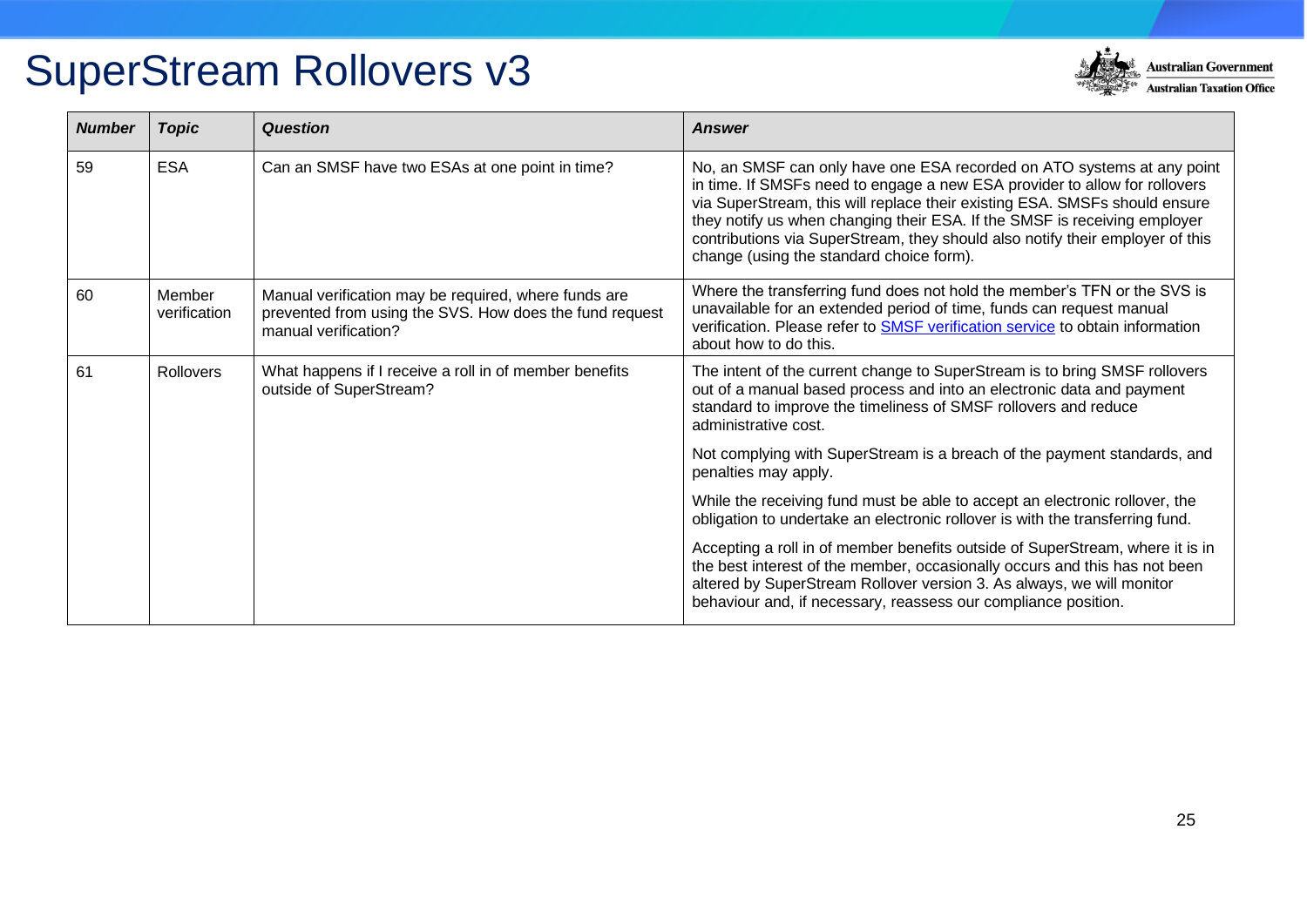

| <b>Number</b> | <b>Topic</b>                | <b>Question</b>                                                                             | Answer                                                                                                                                                                                                                                       |
|---------------|-----------------------------|---------------------------------------------------------------------------------------------|----------------------------------------------------------------------------------------------------------------------------------------------------------------------------------------------------------------------------------------------|
| 62            | SVS                         | How does a fund use the SVS when the SMSF Bank<br>Account Name includes invalid characters? | Where a SMSF bank account name is provided including invalid characters,<br>users of the SVS should remove these characters. The SMSF Bank account<br>name without the invalid characters should be used when calling the SVS.               |
|               |                             |                                                                                             | For example: An SMSF Bank Account Name of Sample_SMSF should be<br>entered as SampleSMSF when using the SVS.                                                                                                                                 |
|               |                             |                                                                                             | The SVS does not verify the SMSF bank account name but is required in the<br>request for internal record keeping purposes.                                                                                                                   |
|               |                             |                                                                                             | Valid characters for the SMSF Bank Account Name Field when using the<br>SVS are:                                                                                                                                                             |
|               |                             |                                                                                             | $[0-9a-zA-Z.()$  ' - $V#*8]$                                                                                                                                                                                                                 |
|               |                             |                                                                                             | This information is available on the SBR website in the ATO<br>SMSFVRFY.0002 2020 Get Request Message Structure Table spreadsheet                                                                                                            |
|               |                             |                                                                                             |                                                                                                                                                                                                                                              |
| 63            | <b>SMSF</b> bank<br>account | Can SMSF bank account numbers contain letters?                                              | Acceptance of characters within bank accounts is determined under banking<br>guidelines - that it is not a limitation developed or imposed by the ATO.                                                                                       |
|               |                             |                                                                                             | Generally Australian bank account can only be 9 digits and must be numeric.                                                                                                                                                                  |
| 64            | <b>Rollovers</b>            | Are funds required to undertake partial rollovers using<br>SuperStream?                     | Yes, from 1 October all rollovers between complying funds (except in-specie<br>rollovers) must be done via SuperStream.                                                                                                                      |
|               |                             |                                                                                             | For requests to rollover a partial amount of super benefits, members must<br>make the request directly with one of their existing super funds.                                                                                               |
|               |                             |                                                                                             | The transferring fund must undertake the relevant calculation of preservation<br>components or asset drawdown under the default rules of the fund or<br>instructions from the member, prior to completing the rollover using<br>SuperStream. |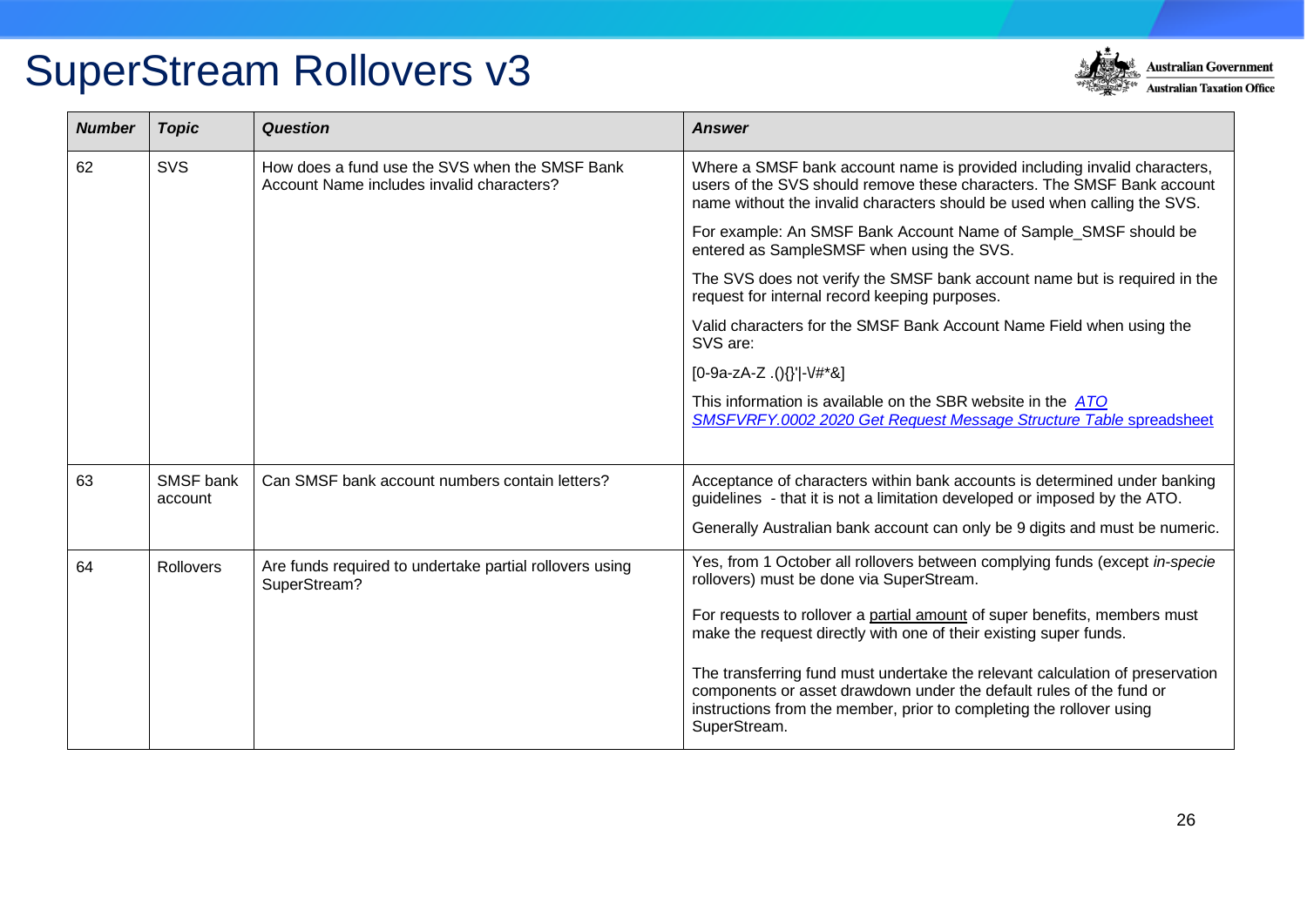

| <b>Number</b> | <b>Topic</b>         | <b>Question</b>                                                                                                     | <b>Answer</b>                                                                                                                                                                                                                                                                                                                                                                                                                                                                                                                                                                                                                                                                                                                                                                                                                                                                                                           |
|---------------|----------------------|---------------------------------------------------------------------------------------------------------------------|-------------------------------------------------------------------------------------------------------------------------------------------------------------------------------------------------------------------------------------------------------------------------------------------------------------------------------------------------------------------------------------------------------------------------------------------------------------------------------------------------------------------------------------------------------------------------------------------------------------------------------------------------------------------------------------------------------------------------------------------------------------------------------------------------------------------------------------------------------------------------------------------------------------------------|
| 65            | Release<br>Authority | Should fund trustees look to other accounts held by the<br>member in order to pay a RA in full?                     | The law allows fund trustees to look to other accounts held by the member to<br>pay the RA. Therefore trustees may choose to do this where either the<br>account nominated is closed or has an insufficient balance. However, if they<br>do this, funds <b>must</b> do so with a single RAS, adhering to the SuperStream<br>message requirements and ensuring all the same data elements as the RA.<br>(See also question 68 below for more details regarding matching of account<br>numbers between RA/RAS.)<br>Alternatively, for closed accounts, funds can send back an RAER with the<br>relevant code: SUPER.GEN.GEN.22 - No longer a member of<br>Superannuation fund.<br>For partial payments, as per section 3.5.12 of the Rollover v3 User Guide,<br>funds should send back a RAS message and use MIG Conditional -<br>Mandatory field SuperannuationRollover.RemainingBenefit.Indicator with the<br>following |
|               |                      |                                                                                                                     | values:<br>1. TRUE - if the remaining interest cannot be released due to it being a<br>defined benefit or non-commutable,                                                                                                                                                                                                                                                                                                                                                                                                                                                                                                                                                                                                                                                                                                                                                                                               |
|               |                      |                                                                                                                     | 2. FALSE – where there is no more money left to be released.                                                                                                                                                                                                                                                                                                                                                                                                                                                                                                                                                                                                                                                                                                                                                                                                                                                            |
|               |                      |                                                                                                                     | In both closed account and partial payment scenarios the ATO will take<br>additional steps, such as either contacting the individual to obtain another<br>election, and issue a subsequent RA or simply issue another RA (depending<br>on the product).                                                                                                                                                                                                                                                                                                                                                                                                                                                                                                                                                                                                                                                                 |
| 66            | Release<br>Authority | Will the ATO still action requests from Funds to reissue a<br>Release Authority that has been sent via SuperStream? | Once a fund updates their USI certification to Rv3 they will receive the<br>relevant RA as an electronic transaction.                                                                                                                                                                                                                                                                                                                                                                                                                                                                                                                                                                                                                                                                                                                                                                                                   |
|               |                      |                                                                                                                     | There will no longer be a requirement to action requests to re-issue an RA<br>that has been sent via SuperStream and successfully received by the fund.                                                                                                                                                                                                                                                                                                                                                                                                                                                                                                                                                                                                                                                                                                                                                                 |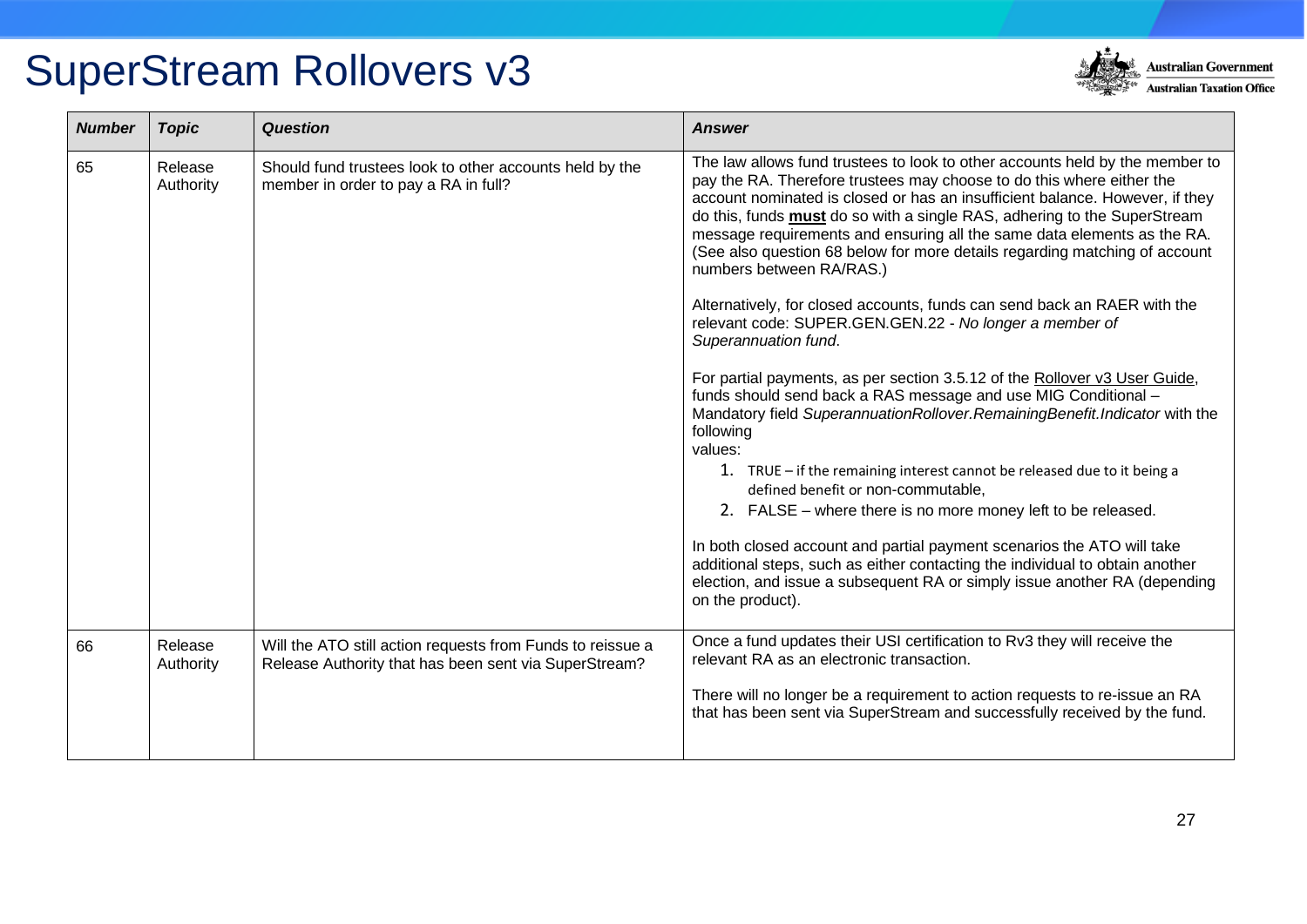

| <b>Number</b> | <b>Topic</b>         | <b>Question</b>                                               | <b>Answer</b>                                                                                                                                                                                                                                                                                                                                                                                                                                                                                                                                                                                                                                                                                                                                                                                                                                                                                                                                                                                                                                                                                                                                     |
|---------------|----------------------|---------------------------------------------------------------|---------------------------------------------------------------------------------------------------------------------------------------------------------------------------------------------------------------------------------------------------------------------------------------------------------------------------------------------------------------------------------------------------------------------------------------------------------------------------------------------------------------------------------------------------------------------------------------------------------------------------------------------------------------------------------------------------------------------------------------------------------------------------------------------------------------------------------------------------------------------------------------------------------------------------------------------------------------------------------------------------------------------------------------------------------------------------------------------------------------------------------------------------|
| 67            | Release<br>Authority | How does the ATO determine which account to send an RA<br>to? | Generally, RA elections are made by the individual via ATO Online.<br>As part of this process, ATO Online displays a list of accounts and the<br>individual selects the account they wish to release from; they cannot edit the<br>detail of this account. The details on the RA (in terms of ABN/USI and<br>account number) will therefore be those as provided by the transferring fund<br>on the MAAS (or annual return for SMSF accounts).<br>Similarly, for default elections (not selected by the member) the target<br>account will be selected based on details reported by funds for that member,<br>and the details therein will reflect what has been reported to us.<br>For paper elections, the account details will be entered directly by the<br>member and scanned by our systems. In this scenario the individual could<br>potentially enter these details incorrectly. We are unable to alter/correct the<br>details, as we are required to issue the RA based on the details elected by<br>the individual. (Noting paper elections make up only a small portion of RAs.)                                                       |
| 68            | Release<br>Authority | How do we treat RAs with an incorrect account number?         | ATO processing of RASs relies on the account numbers (both transferring<br>account number and receiving account number) of the RAS matching exactly<br>with those as provided on the RA. Changing these details, for example<br>releasing money from a different account to that specified in the RA (see note<br>below), will result in an unsuccessful RASOR being returned (note question<br>20 above).<br>ATO expectation where funds receive a RA with an incorrect account<br>number, is for them to reject the RA (RAER) with error code<br>SUPER.GEN.GEN.22. ATO downstream processes will then be triggered to<br>find an alternative account (which may involve contact with the member,<br>depending on the product).<br>NOTE: as per question 65 above, funds may release money from an account<br>that is different to that specified in the RA, however if they do they must do<br>so as if all the money released was only from the account specified in the RA.<br>(That is, funds must respond with only a single RAS, and the<br>transferring/receiving account numbers in that RAS must match those on the<br>originating RA.) |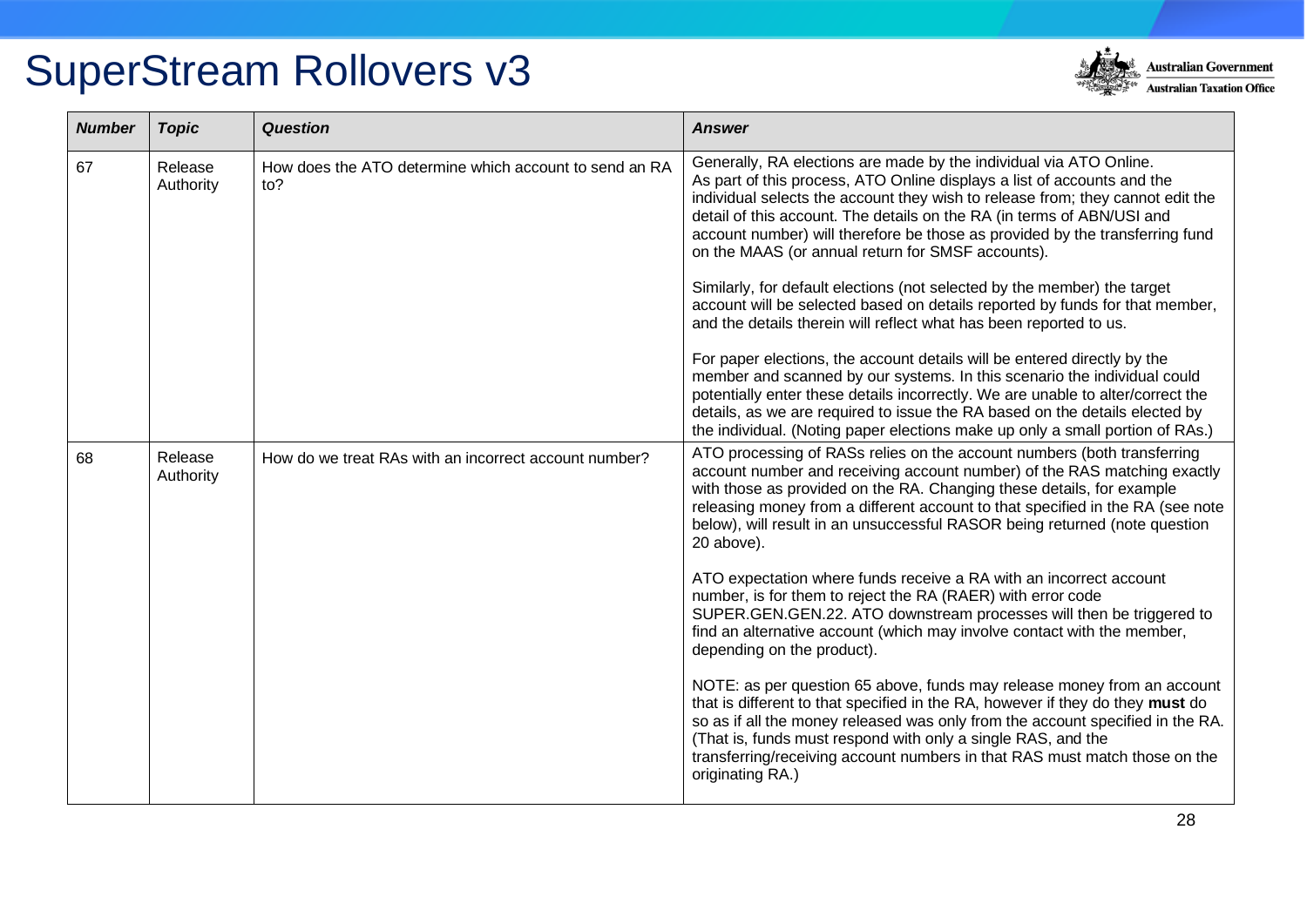

| <b>Number</b> | <b>Topic</b>         | <b>Question</b>                                                                                                                                                                                                                                | <b>Answer</b>                                                                                                                                                                                                                                                                                                                                                                                                                                                                                                                 |
|---------------|----------------------|------------------------------------------------------------------------------------------------------------------------------------------------------------------------------------------------------------------------------------------------|-------------------------------------------------------------------------------------------------------------------------------------------------------------------------------------------------------------------------------------------------------------------------------------------------------------------------------------------------------------------------------------------------------------------------------------------------------------------------------------------------------------------------------|
| 69            | Release<br>Authority | What RAER error code should we use where we receive a<br>RA message with errors?                                                                                                                                                               | There are two reasons why a fund should return a RAER:<br>3. unable to release any money<br>unable to process the message.<br>4.                                                                                                                                                                                                                                                                                                                                                                                              |
|               |                      |                                                                                                                                                                                                                                                | For scenarios where funds are unable to release any money, they should<br>respond with one of the four error codes as outlined in section 3.5.11 of the<br>Rollover v3 User Guide.                                                                                                                                                                                                                                                                                                                                            |
|               |                      |                                                                                                                                                                                                                                                | Where a fund is unable to process the RA message (for example due to<br>validation errors), they should respond with any error code other than one of<br>the prescribed error codes in section 3.5.11.                                                                                                                                                                                                                                                                                                                        |
|               |                      |                                                                                                                                                                                                                                                | Using any of the 'other' (not defined) error codes will trigger the ATO to<br>review the contents of the RA message, and re-send it to the original<br>fund/account.                                                                                                                                                                                                                                                                                                                                                          |
|               |                      |                                                                                                                                                                                                                                                | Use of an incorrect error code could result in reverse workflows (for the fund<br>and ATO), as well as delays for the individual having their money released.                                                                                                                                                                                                                                                                                                                                                                 |
| $*70$         | <b>Rollovers</b>     | Is the transfer of superannuation benefits between a<br>member's super account with one super fund and their<br>spouse's account in another super fund under a family law<br>superannuation split required to be undertaken in<br>SuperStream? | No.<br>These rollovers are made under Part 7A of the SISR which deals with<br>payments as a result of an arrangement whereby the member's super<br>interest is subject to a payment split under the Family Law Act 1975.<br>Regulation 7A.03D of the SISR provides for the non-member spouse to<br>request a rollover or transfer of benefits.                                                                                                                                                                                |
|               |                      |                                                                                                                                                                                                                                                | Transactions to which the superannuation electronic data and payment<br>regulations and standards (SuperStream) apply are prescribed under division<br>6.5 of Part 6 of SISR. These regulations apply where the member makes a<br>written request to either their transferring or receiving fund to roll all or part of<br>their benefit within the superannuation system.<br>As family law superannuation split payments fall outside Division 6.5, it is not<br>compulsory that SuperStream be used to affect the rollover. |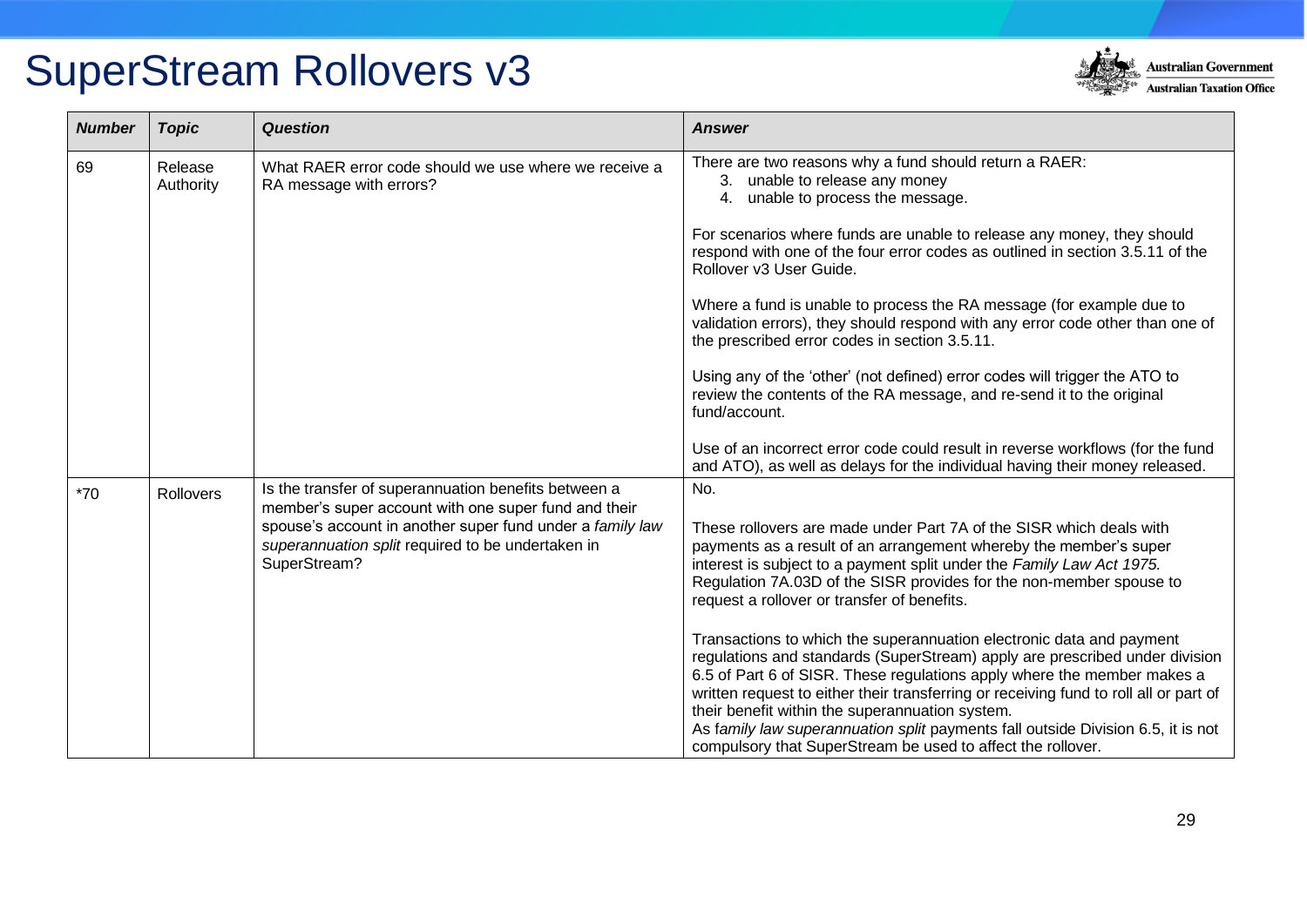

| <b>Number</b> | <b>Topic</b> | <b>Question</b>                                                                                                      | <b>Answer</b>                                                                                                                                                                                                                                                                                                                                                                 |
|---------------|--------------|----------------------------------------------------------------------------------------------------------------------|-------------------------------------------------------------------------------------------------------------------------------------------------------------------------------------------------------------------------------------------------------------------------------------------------------------------------------------------------------------------------------|
|               |              |                                                                                                                      | However, funds may choose to use SuperStream to make rollovers for family<br>law superannuation splitting payments if they have all the mandatory<br>information.                                                                                                                                                                                                             |
|               |              |                                                                                                                      | Further, a member may seek to request a rollover of all or part of their own<br>benefit which would be covered by SuperStream (i.e., under division 6.5 of<br>Part 6 of SISR) despite any benefit that may be paid to them as a result of a<br>family law superannuation split being dealt with under the usual rollover<br>system that was in place prior to 1 October 2021. |
| $*71$         | Rollovers    | Is a transfer of superannuation from an overseas<br>superannuation fund required to be undertaken in<br>SuperStream? | Part 6 of the SISR provides that Australian regulated superannuation funds<br>must use SuperStream for rollovers and transfers within the superannuation<br>system.                                                                                                                                                                                                           |
|               |              |                                                                                                                      | The term superannuation system is defined in Part 5 of the SISR:                                                                                                                                                                                                                                                                                                              |
|               |              |                                                                                                                      | superannuation system means the system comprising:                                                                                                                                                                                                                                                                                                                            |
|               |              |                                                                                                                      | (a) regulated superannuation funds; and                                                                                                                                                                                                                                                                                                                                       |
|               |              |                                                                                                                      | (b) approved deposit funds; and                                                                                                                                                                                                                                                                                                                                               |
|               |              |                                                                                                                      | (c) the Commissioner of Taxation in the Commissioner of Taxation's<br>role as the maker of payments to a superannuation provider<br>under the Superannuation (Unclaimed Money and Lost<br>Members) Act 1999; and                                                                                                                                                              |
|               |              |                                                                                                                      | (d) deferred annuities; and                                                                                                                                                                                                                                                                                                                                                   |
|               |              |                                                                                                                      | (e) EPSSSs; and                                                                                                                                                                                                                                                                                                                                                               |
|               |              |                                                                                                                      | (h) RSAs; and                                                                                                                                                                                                                                                                                                                                                                 |
|               |              |                                                                                                                      | (i) annuities.                                                                                                                                                                                                                                                                                                                                                                |
|               |              |                                                                                                                      | As transfers to/from overseas superannuation funds are considered to occur<br>outside the superannuation system, these transactions are not required to be<br>undertaken in SuperStream.                                                                                                                                                                                      |
|               |              |                                                                                                                      | Refer to division 305 of the <i>Income Tax Assessment Act 1997</i> for the<br>treatment of superannuation benefits from foreign superannuation funds.                                                                                                                                                                                                                         |